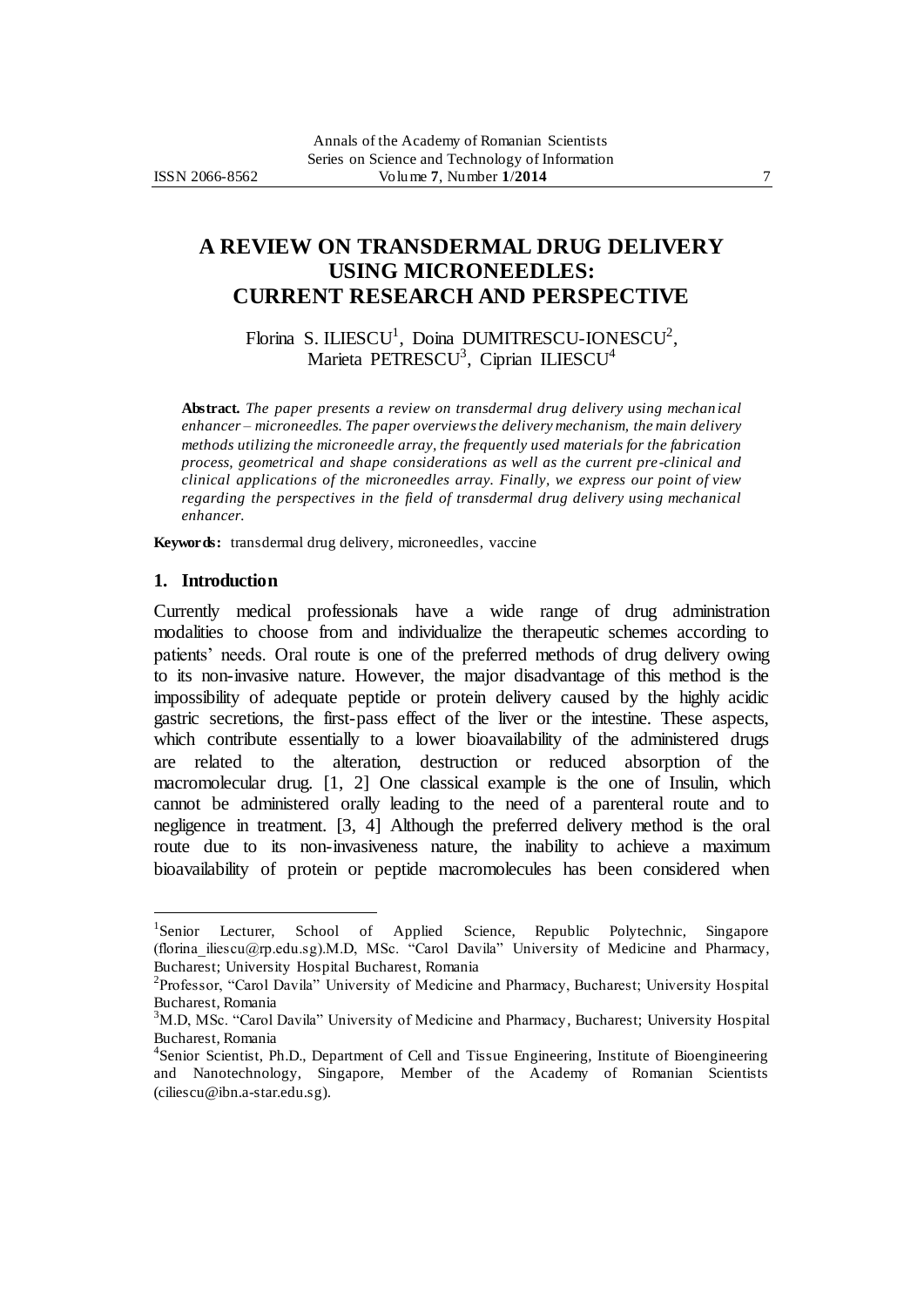evaluating the diseases which depend on chronic medication. An alternative to orally administered drugs, the inhalable drugs, was considered despite the poor absorption of polar compounds. [5] Eventually, the parenteral route has been considered close to perfect pharmacologically, although disadvantaged by its association with pain and poor patients' compliance caused by the invasive character of the method. Out of the valid administration routes currently used in the medical field, the one transferring the medicine across the skin, transdermal drug delivery [6-9] is more and more investigated to be constantly improved. It is known that the application of preparations to the skin for medical purposes is as old as the history of medicine itself, with references to the use of ointments and salves found in the records of Babylonian and Egyptian medicine. [10] In modern times, Dimethyl sulfoxide was the first drug delivered through the skin in 1900, followed by nitroglycerine ointment introduced in 1954, for the management of angina. The process continues from one transdermal product approved by US Food and Drug Administration (FDA) in 1981 [11] to more than 20 in 2012. [12]

Since the process of approval is a complex and full of responsibility one, both advantages and disadvantages were continuously assessed so that a balanced system could be developed and used successfully. Consequently, microfabrication techniques emerged, and progressed rapidly and contributed actively to the development of novel and trustable drug-delivery systems. The outcomes of such technological evolution include micro-fabricated micro-particles, microchips, and microneedles, which have the potential to make significant contributions to the field of drug delivery through superior structural, mechanical and electronic properties. Micro- and Nano-technology started to have a huge impact on the development on new and sophisticated bio-medical devices [13-15], Micro-totalanalysis-systems (μTAS) and laboratories-on-a-chip conferring advantages such as the small dimensions, easy to use, transportability and a little amount of sample required to be analyzed. In this respect, the "hot topics" were related to: manipulation and characterization of small quantities of biological samples [16-18] or to microfluidic approaches for tissue engineering. [19-22] These two targets represented the pivots of microfabrication domains, which will continuously support the drug screening viewed as a critical point in pharmaceutical industry. The microfabrication technology will contribute through the role it plays in reducing the costs and the time required from drug concept to drug marketing [23] their potential created further opportunities.

Consequently, administration of drugs started to be a new field where micro and nano-technologies confer modern alternatives. [24, 25] One significant example to highlight the technological advances are the microfabricated devices for transdermal drug delivery (TDD) which are recognized as a promising alternative to introduce medicine into the human body.[24, 26] This is possible due to distinct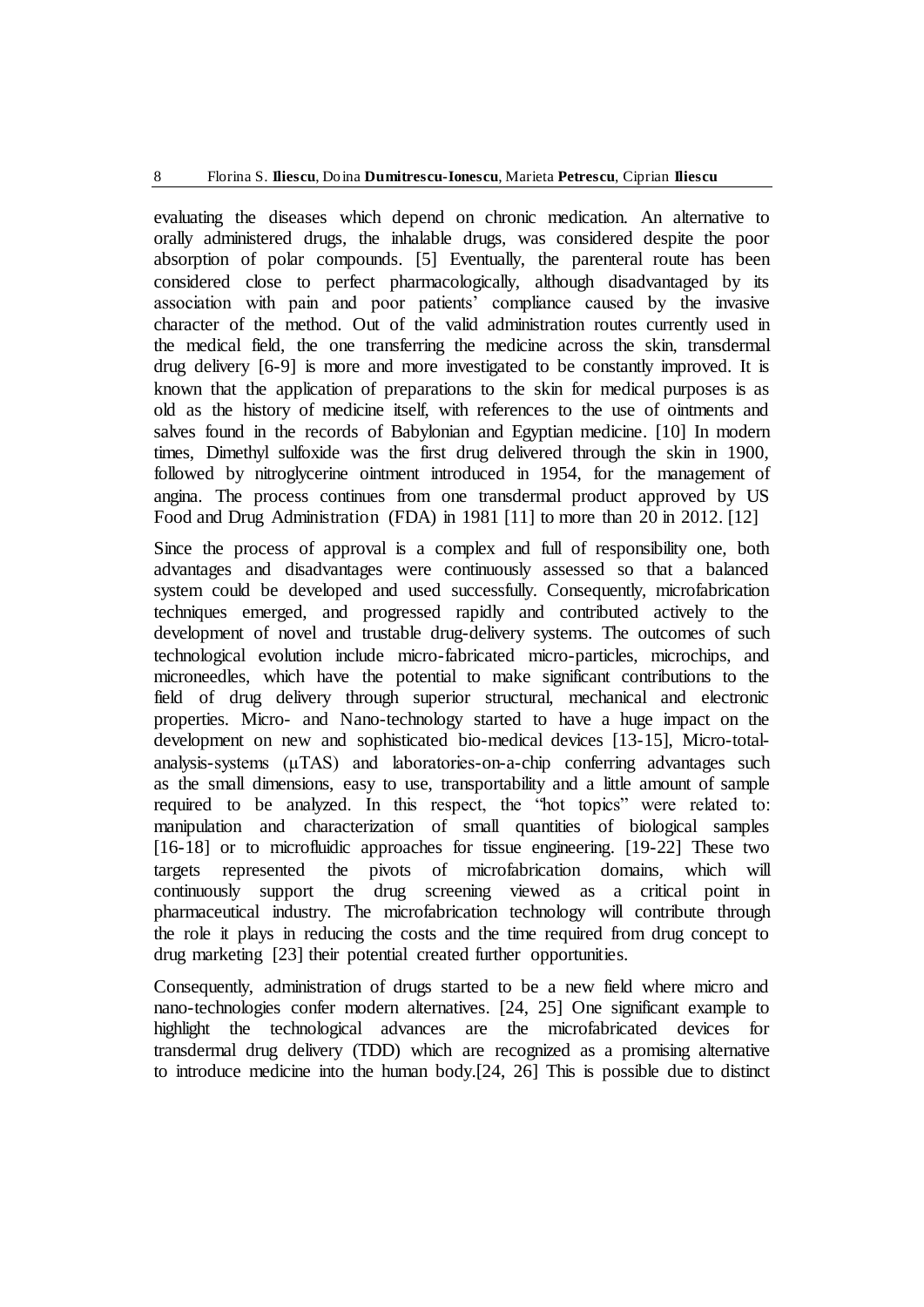advantages such as painless self-administration, high compliance (pediatric patients), gastrointestinal tract shortcut with no first-pass effect on the administered drug, uniform diffusion of delivered compound, controlled-release and cell-targeted delivery, low cost, and reduced risk of blood-borne diseases. [6, 27-30] Transdermal products, administered with or without incorporating permeation-enhancers [31-33] are already at diverse stages of formulation and clinical development with specific applications such as cardiovascular disease, Parkinson's disease, Alzheimer's disease, depression, anxiety, attention deficit hyperactivity disorder (ADHD), skin cancer, female sexual dysfunction, postmenopausal osteoporosis, and urinary incontinence were evaluated. In this direction, the pharmacokinetics principles were considered: the therapeutic efficacy of a locally applied drug mainly depends on its ability to penetrate and permeate the skin. [7, 31, 34-38] However, the technology is still to be perfected and limitations of the TDD to be addressed [7, 34, 38-42]:

- the low efficiency caused by the poor permeability of the SC for hydrophilic or large molecules [6, 7, 40, 43-45],
- the reduced diffusion rate and little bioavailability. It would require largescale and longitudinal clinical studies to evaluate the significance and longterm consequences of the lack of interactions with the liver and other metabolic differences between the transdermal and the oral route in the cases of hormonal dosing [46-48] or new therapeutic options, which involve celltherapy, gene therapy. [49-51]

The present review gives an overview of the current research in the field of transdermal drug delivery using microfabricated mechanical enhancers (microneedle array). The delivery mechanism, the delivery technics, the material used in the fabrication process as well as the preclinical and clinical applications are analyzed.

### **2. Delivery mechanism**

As previously mentioned, the delivery through the skin presents multiple benefits over oral route or conventional injection. A number of methods have been developed in order to improve drug transport across the skin such as chemical enhancers, [52] iontophoresis [53], electroporation [54], sonophoresis [55], or mechanical enhancers (microneedles array). [56]

Microneedles are innovative systems in drug delivery as they proved to be one effective method of physically disrupting the stratum corneum barrier properties. MNs can be employed to deliver hydrophilic and other large molecular weight drugs. [6, 57] The use of microfabrication technology in drug delivery offers both the convenience of affordability and of mass production. The significant positive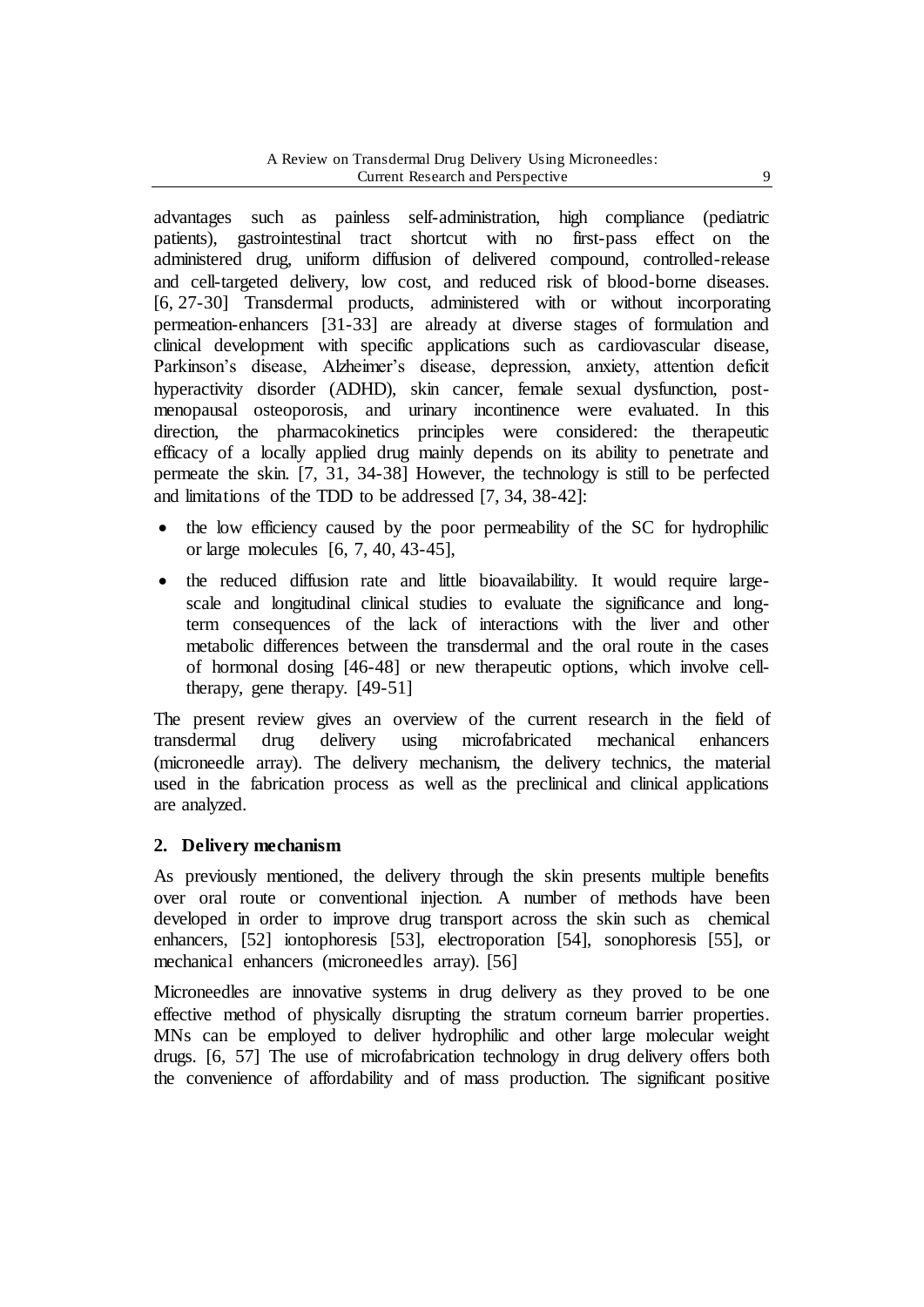aspect related to the MEMS products, particularly the microneedles is that they can be especially designed for a minimal invasiveness and for a specifically programmed drug release. Since it developed as an interdisciplinary area, the maximum exploitation of concepts from several disciplines offers the specific benefits of optimization of design and functional parameters to suit the clinical requisites. Micron-scaled needles, were first proposed in the 1976 by Alza Corporation, but conceptualized and realized only in the last decade by Henry et al. [57], when microfabrication techniques came to fore. The advancement in microfabrication techniques and application of technology from the semiconductor industry to the biomedical arena has led to the innovation of microneedles. MEMS have been used as one uniquely powerful platform for delivering potent therapeutic agents. [58]

Microneedles' primary function is to create a series of transient pores in the stratum corneum and to enable large molecules to be delivered across it (mechanism illustrated in Fig.1). Fig.1 depicts the reasons for which the technique eliminates pain and bleeding. The microneedle are long enough to perforate the stratum corneum and sufficiently short to reach the capillary blood vessels and nerves. Once the pores are generated in the stratum corneum the drug is applied and the drug molecules will diffuse towards the underlying subcutaneous tissues and eventually will be absorbed and distributed systemically. In this way, the microneedles are actually improving the pharmacokinetics of molecules for which absorption through passive diffusion is impossible. Consequently, encouraging results in delivering proteins, peptides and vaccines were reported. Since most novel therapeutic strategies/ agents are proteins or peptides based, there is a need for such minimally invasive yet efficient drug-delivery systems to increase the bioavailability of the drugs administered. However, the applicability of the drugdelivery systems like microneedles is only possible after the detailed research concludes their fabrication process and their physical properties, which is the actual stage in their development.



Fig. 1. Microneedles can create pathways into the skin for drug delivery and are painless due to their size.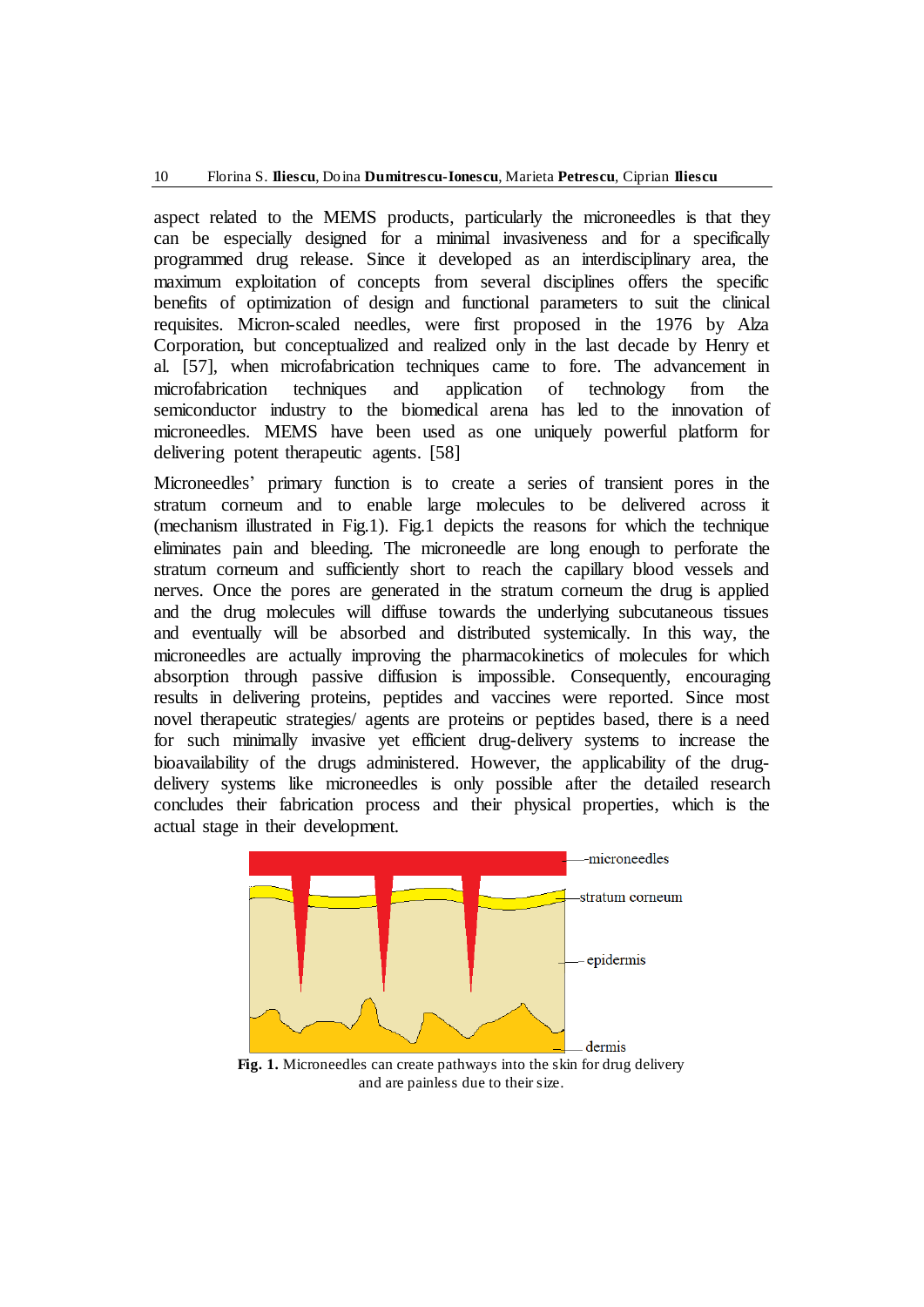Starting from the working principle previously mentioned four different strategies for TDD using a microneedles array were established: "poke and patch," "poke and released," "coat and poke" and "poke and flow." The first three methods involve solid needles (Figure 2a), while the last one make use of hollow microneedles (Figure 2b). We further analyzed the limitations, advantages and disadvantages of each method.



**Fig. 2.**(a) Solid microneedles and (b) hollow microneedles

The "Poke and patch" approach is depicted in Fig.3 and consists of two distinctive steps.



Fig. 3."Poke and Patch" method for transdermal drug delivery.

First, solid microneedles are inserted into the skin to pierce the stratum corneum. They create micro-conduits for the drug to reach the deeper layers of the epidermis. [57] Second, the drug is applied on the skin and diffuses through the generated channels. The drug-delivery rate is strongly dependent on the pore size generated into the skis as well as on the concentration of the drug. The method has the advantage of simplicity but is less efficient in terms of the percentage of the drug diffused into the skin, the dosage being difficult to be controlled. The micropores generated in the skin remain open from three days up to one week when they are exposed to occlusive conditions. [59, 60] The main disadvantage of this last approach is that longer opening time of the pore can cause infections. A variation of this method is "scrape and patch." In this case, the microneedles array is placed in contact with the skin and scraped multiple times against it. Thus, MNs produce microabbrasions before the patch is applied. [61]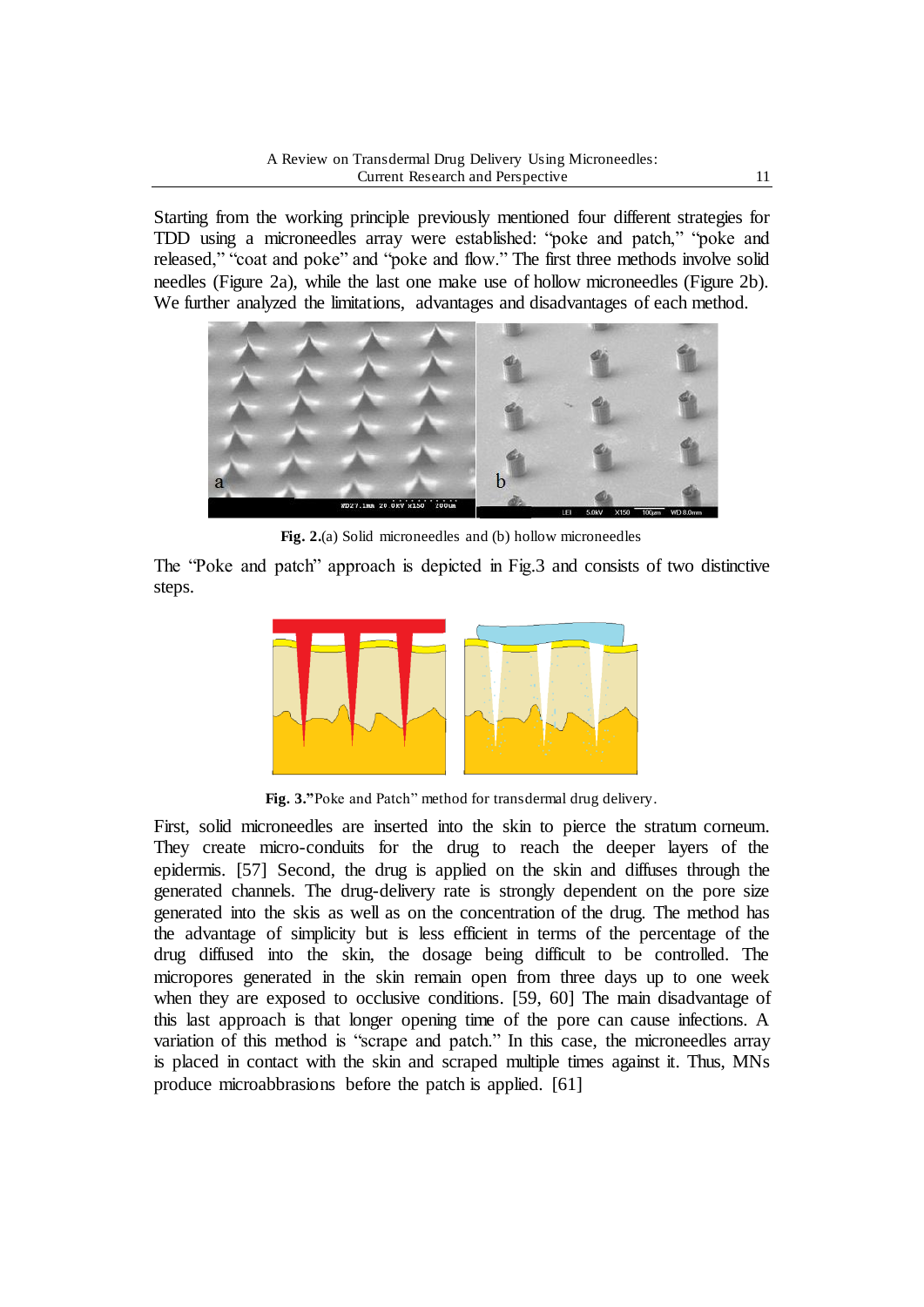Another strategy is called "Coat and poke" (Fig.4). It involves coating the surface of the microneedle with the drug to be delivered in a dip coating, roll coating, or spray coating manner. This approach allows the drug that coats the microneedles to dissolve, diffuse locally and to distribute into the systemic circulation after the MNs' insertion into the skin. [62] However, the rate of the drug delivery is limited by the thickness of the layer that covers the microneedle. A thick coating not only can decrease the sharpness (making the penetration process problematic), but it can reduce the adhesion of the drug on the needle surface. Thus, the coating layer detaches. The advantage of the method relies mainly in a more precise dosing of the drug, but the method requires a well establish coating procedure while the drug dose remains small.



Fig. 4."Coat and poke" method for transdermal drug delivery.

The third method, "pokes and release," involved bulk "dissolving microneedles." [63] Dissolving microneedles are among the latest strategies of TDD developed in their attempt to reach the best possible delivery process [62] being facilitated by the variety of materials and design. This strategy allows a controlled release of the drug as the microneedles are fabricated from a biodegradable polymer and the drug itself in encapsulated with the polymer. Once the microneedles are inserted into the skin they dissolve and the drug is delivered and diffuses further. [64] The method is depicted in Fig.5. The advantage of the method consists in a precise dosing and a small quantity of drug that can be lost during the encapsulation process. The disadvantages are that the microneedles cannot be very sharp (a decrease penetration ability), and that the drug dose is little.

An alternative version of the method is the use of porous microneedles. The porous structure can absorb the drug solution and release it into the skin. [65] In this case the disadvantage arises from a relatively fragile structure of the microneedles.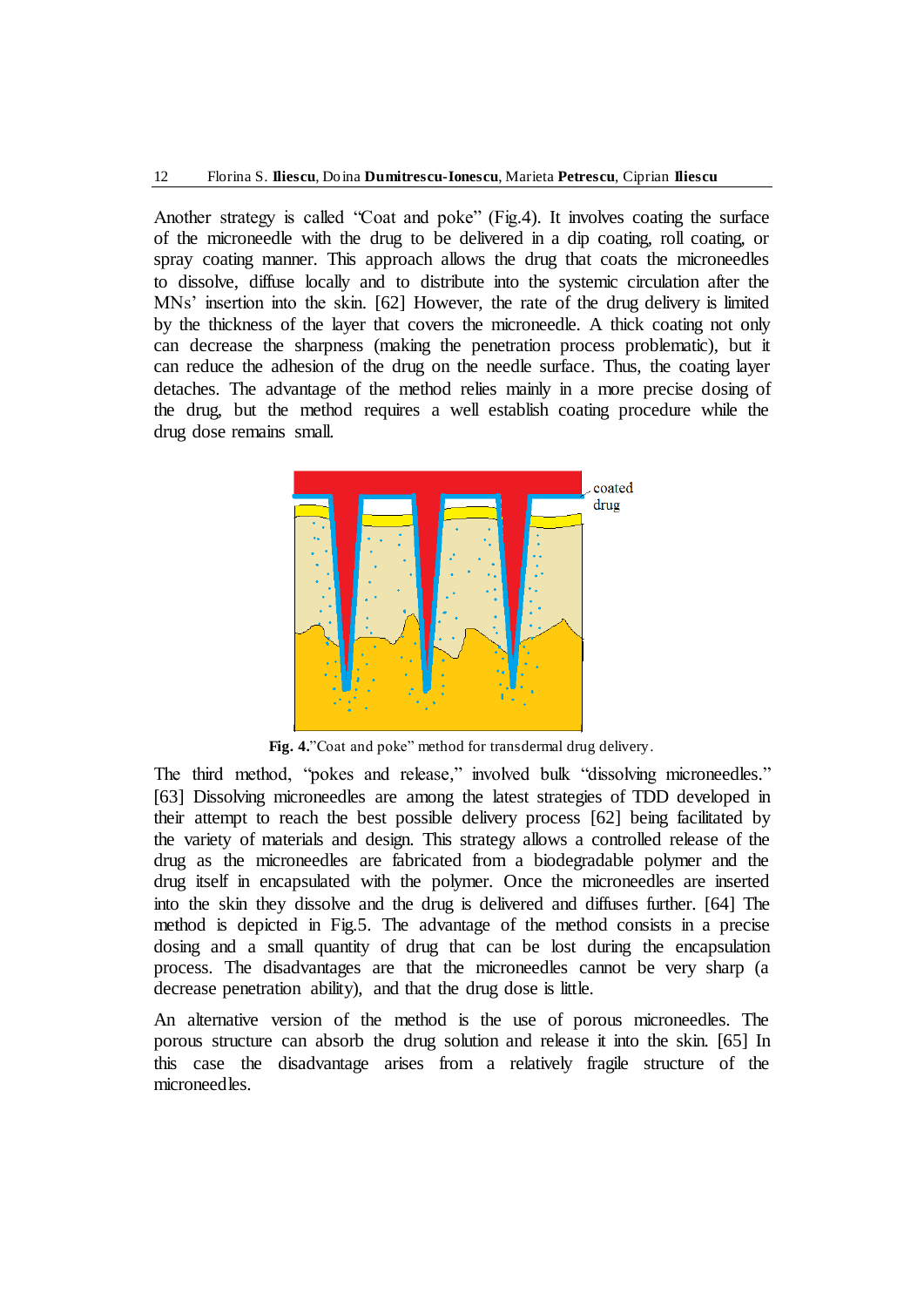

Fig. 5. "Poke and release" method for transdermal drug delivery.

Last method known as "poke and flow" (Fig.6) is, in fact, a microinjection and was designed to deliver the drug through injection. It requires the design and fabrication of holes at the center or side of the needles to allow the drug molecules to be reach the inner layers of the skin. This method differs from the previous ones, which employed solid (non-hollowed) microneedles. [66] The delivery process is through the microneedle bore. The challenge is tuning between the applied pressure and the penetration depth, because once the microneedle array is removed there is the risk of back flow due to the insertion of the liquid very close to the skin surface. There is also a risk of clogging, and leakage, because such devices are more complex. A main advantage is that the diffusion point is inside the skin structure, closer to the capillary blood vessel, increasing drug absorption. The reported infusion rate was in the range of 50-300nL/min. [67]



Fig. 6. "Poke and flow" method for transdermal drug delivery.

Since these various methods employ the two major types of microneedles, the studies focused on the perfect geometry and mechanical characteristics [68], on the best material and on the cost-effective TDD process. [69-73]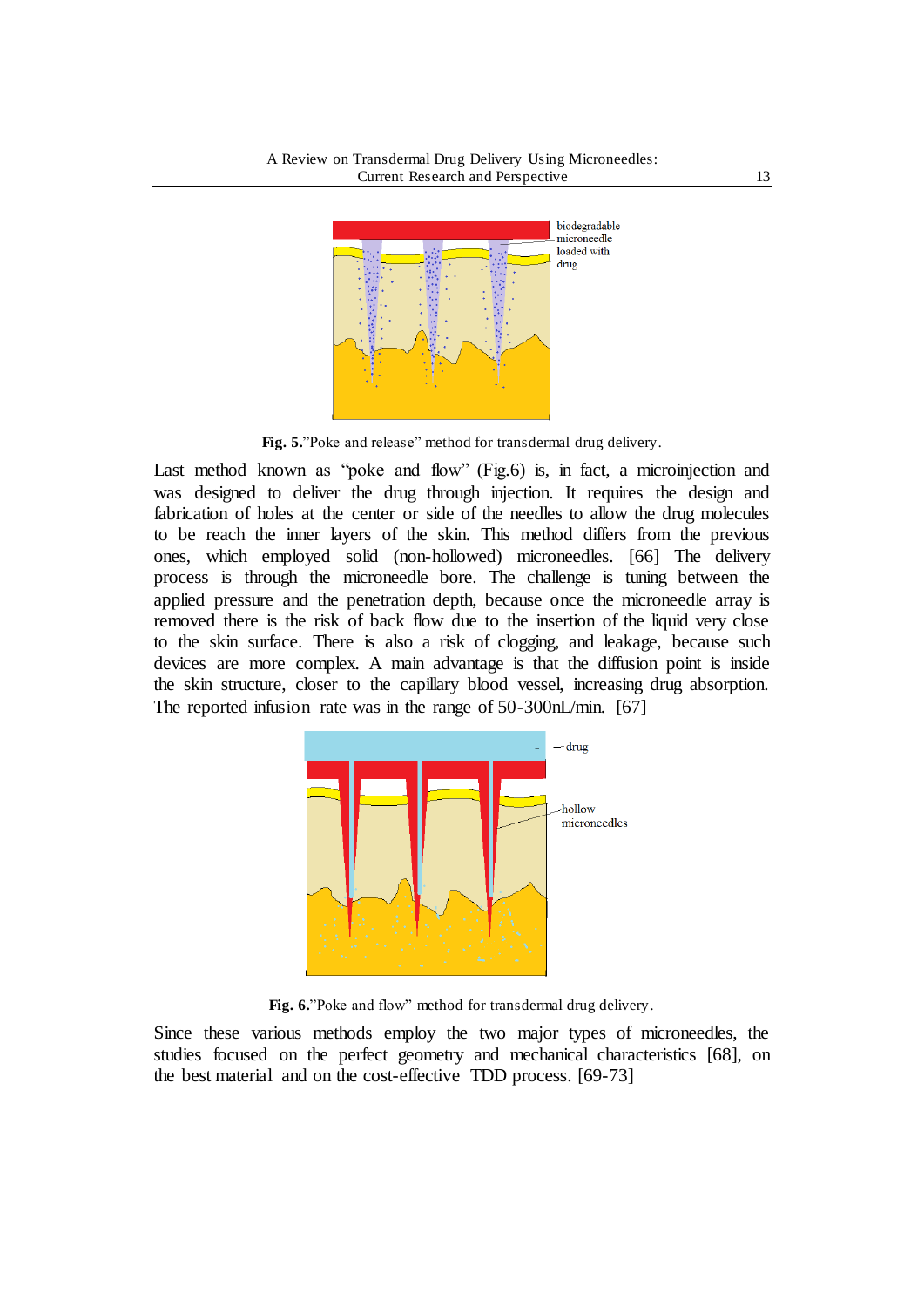#### **3. Materials**

Microneedles have been fabricated previously from silicon, metals, glass, zeolite, polymers and sugars. Studies research continuously the various possibilities to reduce the complexity of the fabrication processes, to increase the mechanical strength and to improve the geometry of the needles.

Based on the materials used in the fabrication process, microneedles can be categorized in two main groups: non-biodegradable and biodegradables microneedles. However, few reports are related to the combination of degradable and non-biodegradable materials. [74, 75]

Silicon is, in fact, the original material used in the fabrication of microneedles, Henry et al. reported the first silicon MN in 1998. [57] The main reason of choosing silicon was the developing of microfabrication techniques, which allowed precise and controllable 3-dimensional structures. These structures were manufactured by well-established and very well-controlled fabrication processes characteristic to microtechnology. Moreover, once these technologies move to mass production the total cost of the fabrication can drastically reduce at few cents per chip. Silicon has been widely used in TDD studies [71, 72, 76, 77] to fabricate microneedles of varying heights, shapes and densities using improved processing methods. [57, 69-71, 73, 74, 78, 79] Unfortunately, silicon is a brittle material and the risk of breaking during insertion into the skin is very high. An example is presented in Fig.7, which depicts one SEM image of a broken tip of a Silicon MN, after the insertion into the pig skin. Since the biocompatibility was addressed continuously to increase the employability of such microneedles, biodegradable porous silicon was used as it is well-known for its bioactive and bio-degradable properties. [65]



**Fig. 7.** SEM image presenting the tip of a broken microneedle after insertion into a pig skin.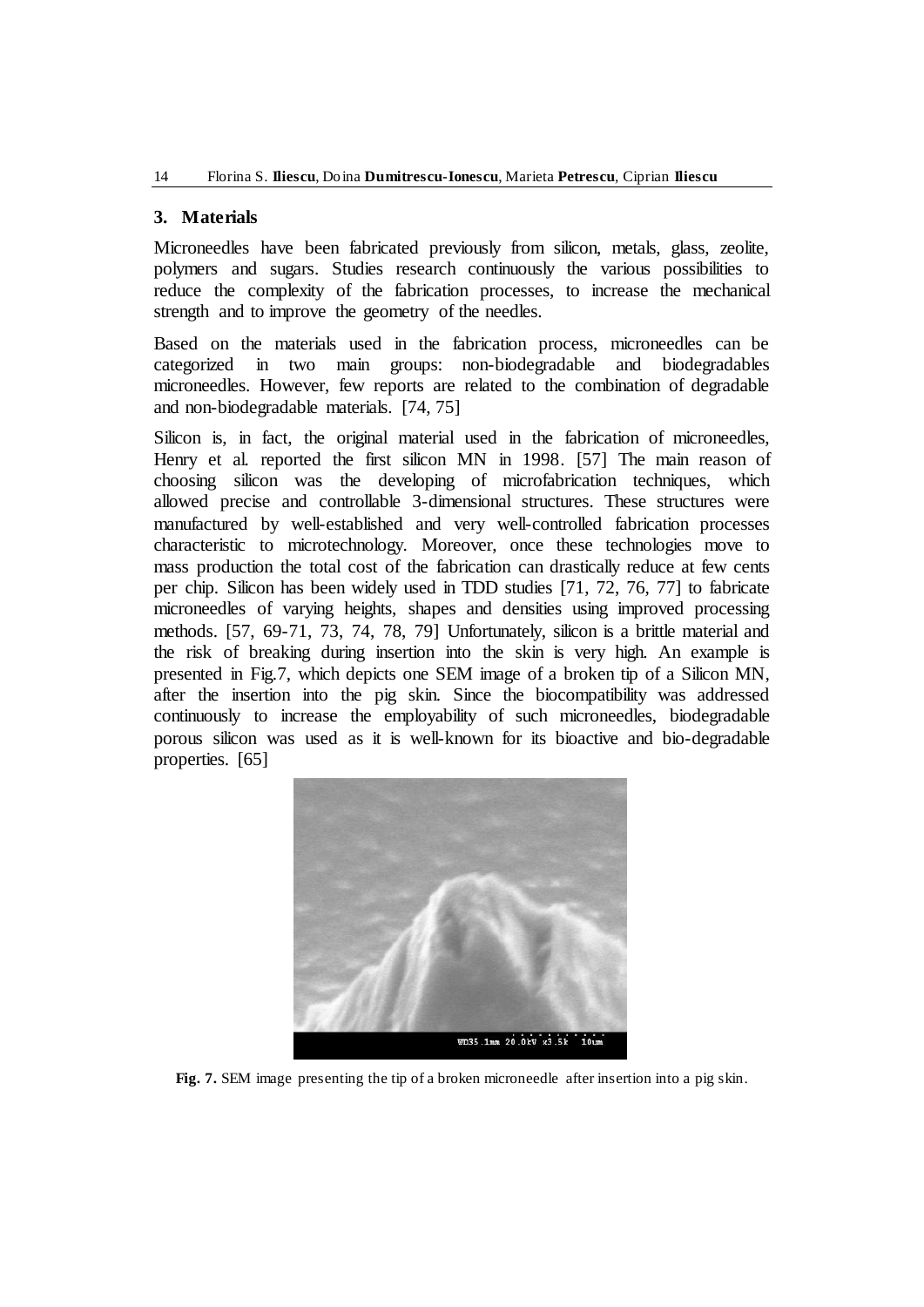Metal microneedles belong to the group of non-biodegradable MN. They are an option, which avoids brittleness of the silicon, keeps the scalability for mass fabrication given the microfabrication processes. Several metals have been used to fabricate MN from: stainless steel [62, 80], palladium [81], titanium [82], and nickel. [83, 84] Metals present the risk of generating bio-hazardous sharps whose disposal is a global alarm and houses the risk of transmission of diseases such as HIV AIDS, if the needles are accidentally or incidentally reused. Cases of immune-inflammatory responses have also been reported with stainless steel and titanium implants. To address these issues, ceramic and glass MNs have been fabricated. [85-87]

Diverse polymers have been used: polyvinyl acetate [88], carbomer [88], polyetherimide [89], polycarbonate [90], polyethylene glycol [91], polyvinyl-pyrrolidone [92], poly (vinyl pyrrolidone) [93], its co-polymer with methacrylic acid [93], and poly-lactide-co-glycolide. [94] Sugars and sugar derivatives like dextrose [95], maltose [96], galactose [97], carboxymethyl-cellulose [64], and amylopectin [64] have also been used for fabricating microneedles. These materials are biocompatible, costeffective and generate no bio-hazardous waste. Park et al. fabricated microneedles from poly (lactide-co-glycolide) incorporating calcein and Texas Red labeled albumin using a micro-moulding technique. [94] Lee et al. fabricated microneedles from carboxymethylcellulose, albumin and amylopectin. The model drugs sulforhodamine B, albumin and lysozyme were either incorporated in the needles or in the backing for bolus or sustained release respectively [64]. Sullivan et al. designed a novel roomtemperature-moulding-technique, especially for biomolecules. [93] The process involved in-situ- polymerization of monomer vinyl pyrrolidone for encapsulation of albumin. Ito et al. used another simple process to fabricate microneedles from dextrin. [98] Kolli et al. used maltose microneedles to study the permeation characteristics of nicardipine hydrochloride across hairless rat skin and observed an increase as compared to passive diffusion. [99] Rapidly dissolving fibroin MNs, containing methylene blue as a drug, provided more benefit than conventional syringes for a painless transdermal-drug delivery. Polydimethyl-siloxane (PDMS) is often used in prototyping biomedical devices. [100] It is also utilized as a moulding material for MN. MN devices fabricated from these materials contributed to the progress in the field. However, limitations remain, such as high-temperature processing, quick dissolution of the MN resulting in less control over drug release, instability under humid conditions, UV cross-linking requirements, and drug materials/process incompatibility that can impact the potency of the compounds to be delivered. Various studies have shown the utilization of silk biomaterials for the release of different therapeutics in a controlled manner from the silk matrix. Utilization of silk as a biomaterial for transdermal drug delivery, with adjustable mechanical properties and drug release, adds control to this drug-delivery technology. [101, 102] Silk is a remarkable protein biopolymer that has gained attention for biomedical devices, biological implants, drug-delivery systems, cell cultivation substrates, gels, and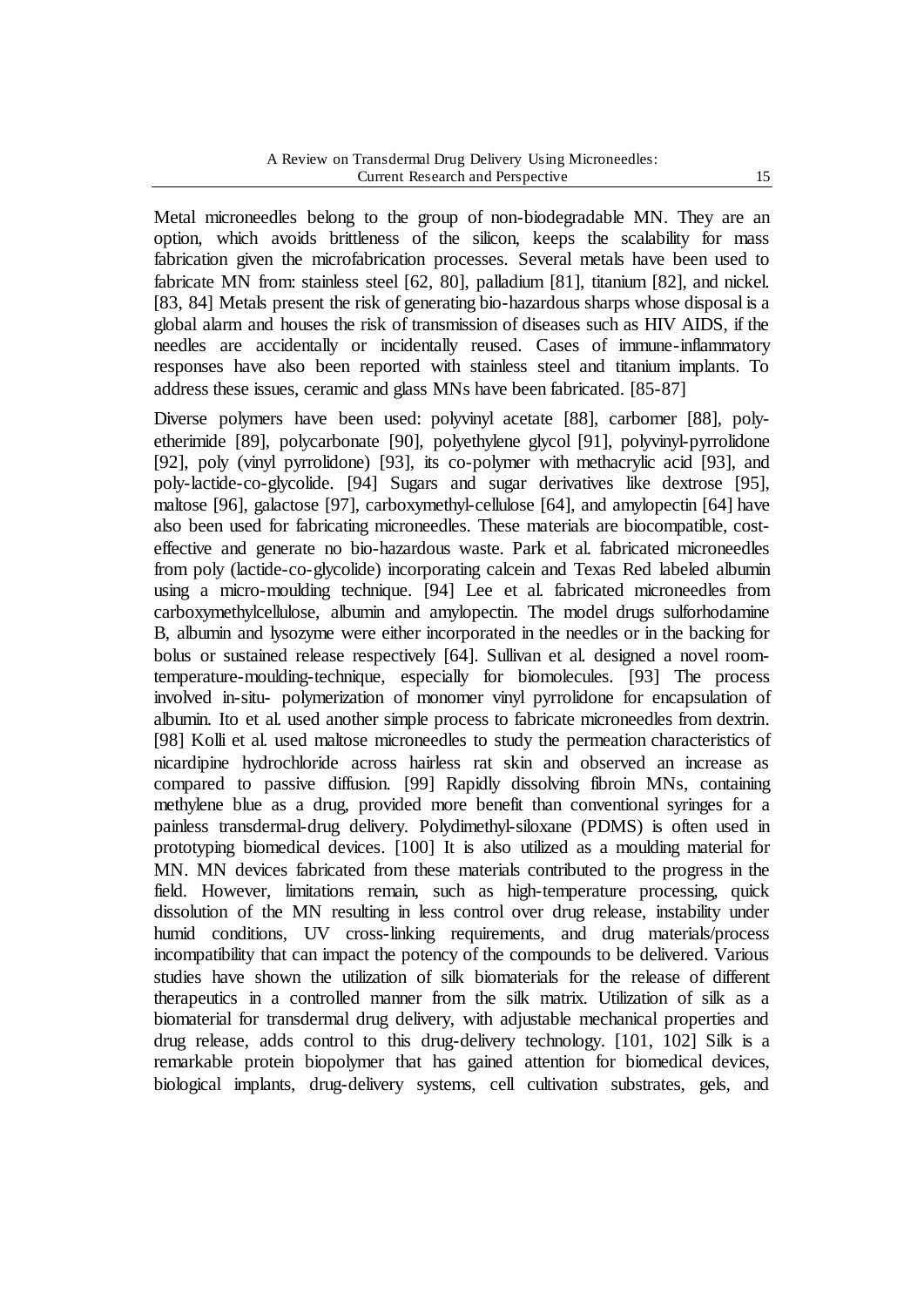photonics materials [103-106] due to its robust mechanical features, biocompatibility, controllable processing in aqueous conditions, as well as its ability to be shaped into various formats. [107] To evaluate the MN from mechanic point of view, laserengineered-dissolving-microneedle (DMN) arrays fabricated from aqueous blends of 15% w/w poly(methylvinylether-co-maleic anhydride) were used for the first time by Gomaa et al. They wished to demonstrate the array's mechanical strength and drug bioactivity. [108] In the meanwhile biodegradable sugar glass microneedles were fabricated following optimization of a simple and novel low-temperature-vacuumdeposition-micro-moulding methodology. [109]

With a plethora of materials to choose from the research in the field progresses towards the balance between the factors that influence the success of the MN as TDD. The next aspect to be discussed is the design of the devices as MN fabrication may vary according to the clinical purpose.

#### **4. Microneedle's dimensions, shape and geometry**

Since 1976, when the concept of micron scale arrays that transiently breach the stratum corneum emerged, the fabrication evolved. The MN progressed from the model manufactured by Henry et al. as extremely sharp tips 150 µm long silicon microneedles [57] to the hollow out-of-plane silicon microneedles presented by Stoeber and Liepmann. [110] Presently, there is a multitude of geometries to address specific applications. Therefore, the shape, geometry and the dimensions of the microneedles need to be address.

As Fig.1 depicts, the microneedles exhibit certain geometry: length, tip diameter, base diameter, needle-to-needle spacing and array dimensions. In practice, the variations in the microneedles' geometrical aspects have been implemented during fabrication to perfect the outcome and the TDD efficiency. Microneedle length can be tuned to deliver the drug to specific sites in the skin, especially vaccines that utilize skin's immune system, which houses a large population of Langerhans cells and dermal dendritic cells. [111] As such, they can be tailor-made: they can be long enough to breach the stratum corneum, but short enough not to stimulate the nerves in the underlying dermis. Such geometry had direct applications when MNs were a proven painless drug administration device in human volunteers [27] and when other studies showed that MN had higher immunogenicity than intramuscular injection at a lower immunogenic dose of the influenza vaccine. [111]

Beveled tip microneedles [112], side-opened out-of plane microneedles [66], hollowout-of-plane microneedles [110], sharp-tipped-hollow microneedles [113] have been fabricated and their mechanics assessed. Generally, two main types of MN are used: solid (non-hollow) and hollow microneedles. Another classification can be from manufacturing perspective: in-plane (Figure 2a and 2b) or out-of-plane (Fig.8).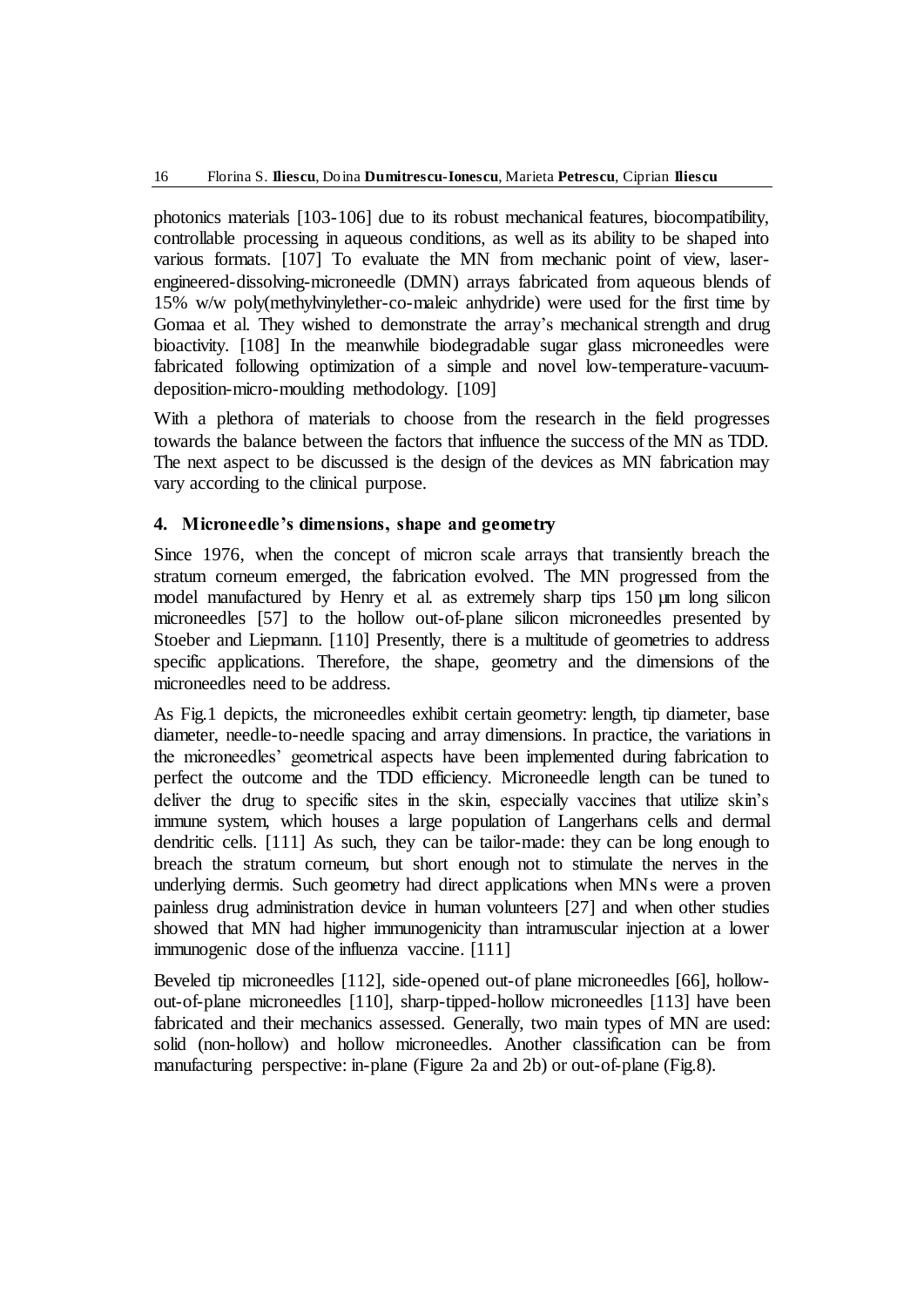

**Fig. 8.** SEM image out-of-plane microneedles.

**Solid microneedles,** (Fig.2a), especially metal ones, are easier fabricated, they are stronger and sharper than the hollow microneedles. Solid MNs have been fabricated from several materials such as stainless steel [62, 80], palladium [81], titanium [82], and nickel. [83, 84] When using the solid MN, specific strategies may be approached: "Poke with patch," "Coat and poke," "Dip and scrape," or "Dissolving microneedles," to increase their versatility.

**Hollow microneedles** (Fig.2b) as compared to the solid ones are used in microinjection method and require the design and fabrication of holes at the center or side of the needles to allow the drug molecules to be reach the inner layers of the skin. [66] Furthermore, another device, which incorporated polycarbonate hollow MNs array attached to a drug reservoir demonstrated the sustained release of small-molecule drugs and proteins during animal tests and discussed the opportunity for drug-self-application devices. [90] As observed in the Fig.2b, the design of the hollow microneedles allows the delivery of the drug. However, it reduces the sharpness and affects the penetration through skin's SC. Such observation was at the center of the ongoing research studies that addressed this imperfection and led to the new design of microneedles with the openings at the side of the needles. [84] Once the delivery-related aspect was solved, new ideas came across to address the ability of the needles to penetrate the SC: the initially closed tips could be designed and fabricated to open upon insertion into the skin if they are made of polymers, which can dissolve or if the necessary pressure is exerted to make this fracture possible. Wang et al. proposed the use of mechanical vibration to enhance the insertion of hollow microneedles. [85]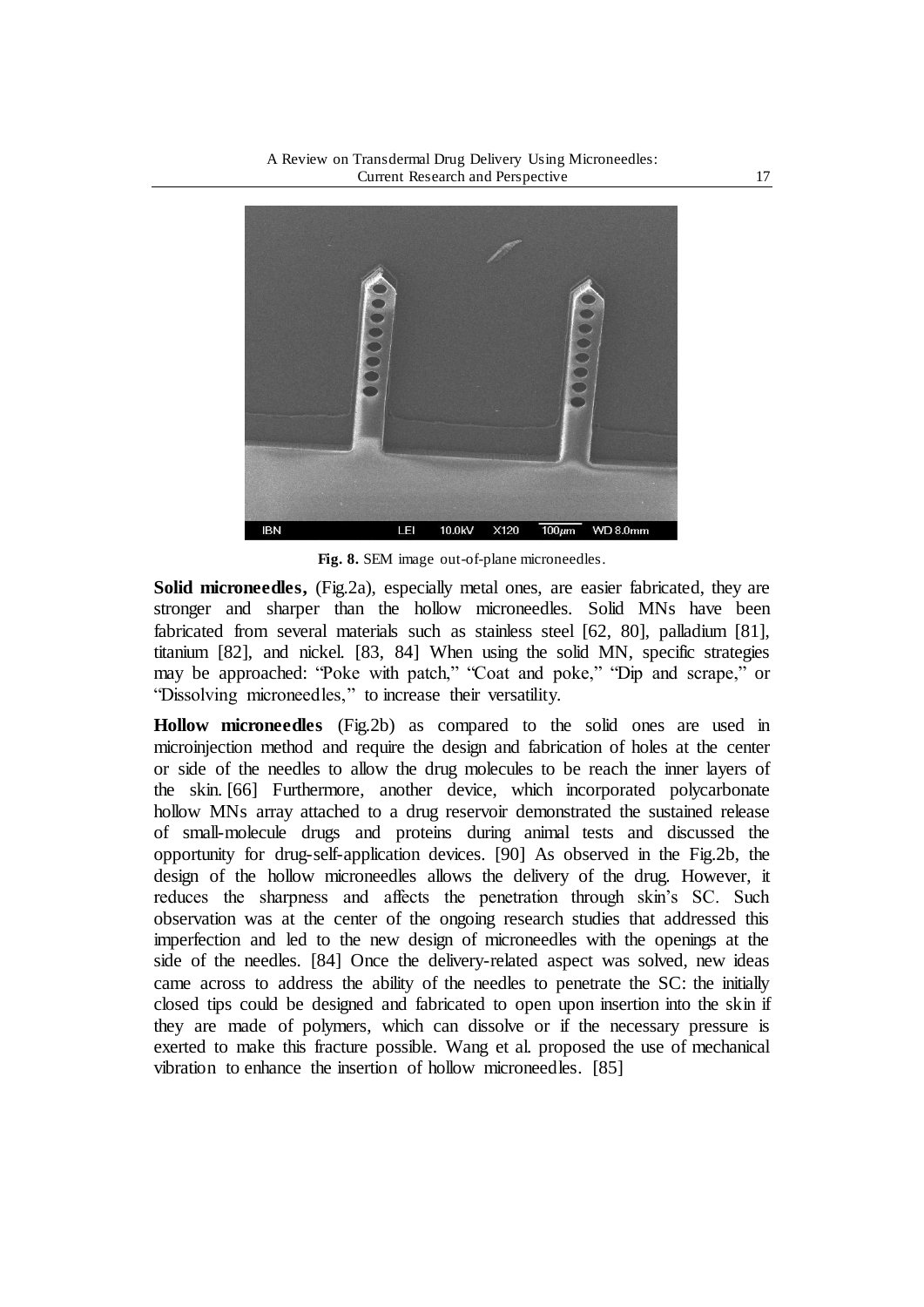The skin reaction to MN has also been evaluated to consolidate the side effects besides the irritation or allergic reaction. Gupta et al indicated that all microneedle treated sites recovered barrier properties within 2-40 h, depending on microneedle geometry, presence or absence or subsequent removal of occlusion. [114] The results showed that in the absence of occlusion of the application site, skin reseals relatively rapidly within a variable time frame of 15 min to 4 hrs [114, 115], if compared to the plastic film- or solution-related occluded application site, which reseal slower. In such cases, the life time of the microchannels is much longer, 3-40 hrs, and it depends on the needles' geometry. However, there are still limited studies available on the mechanisms of restoring the skin barrier function following microneedles treatment.

In conclusion, the microneedles' versatility consists in their ability to be tailored for particular applications in association with other TDD enhancers [116, 117] to be used to control drug's pharmacokinetics [102] thus they a bring significant benefit as a platform material for transdermal drug delivery. [118] The direct application of the MN geometry was demonstrated by Kaushik et al. when they associated the MN geometry to the skin geometry and proved MN as painless drug delivery devices in human volunteers. [27] Other studies showed that MN had higher immunogenicity than intramuscular injection at a lower immunogenic dose of the influenza vaccine. [111]

### **5. Preclinical applications**

Since their design and inception as viable medicine administration tools, the use of microneedles was explored intensively, both in vitro and in vivo. Recently, the use of micron-scale needles in increasing skin permeability has been proposed and shown to dramatically increase transdermal delivery, especially for macromolecules. There is a positive believe that MN will add to the existing commercially available transdermally delivered testosterone, estrogen, fentanyl, scopolamine, clonidine, nicotine, and oxybutynin. [119-121]

Since the efficacy of a drug is essentially influenced by the drug concentration reaching the targets, one important step is to analyze the permeability to various molecules to understand the range of drugs, which can be easily transported. In this direction, arrays of polymer microneedles were shown to increase permeability of human cadaver skin to a low-molecular weight tracer, calcein, and a macromolecular protein, bovine serum albumin, by up to three orders of magnitude. Altogether, these results indicate that biodegradable polymer microneedles can be fabricated with an appropriate geometry and sufficient strength to insert into skin, and thereby dramatically increase transdermal transport of molecules. [112] the investigations focused on both the ability to transport across SC and on the speed of delivery. Gill and Prausnitz reported one micron-scale dip-coating process and a coating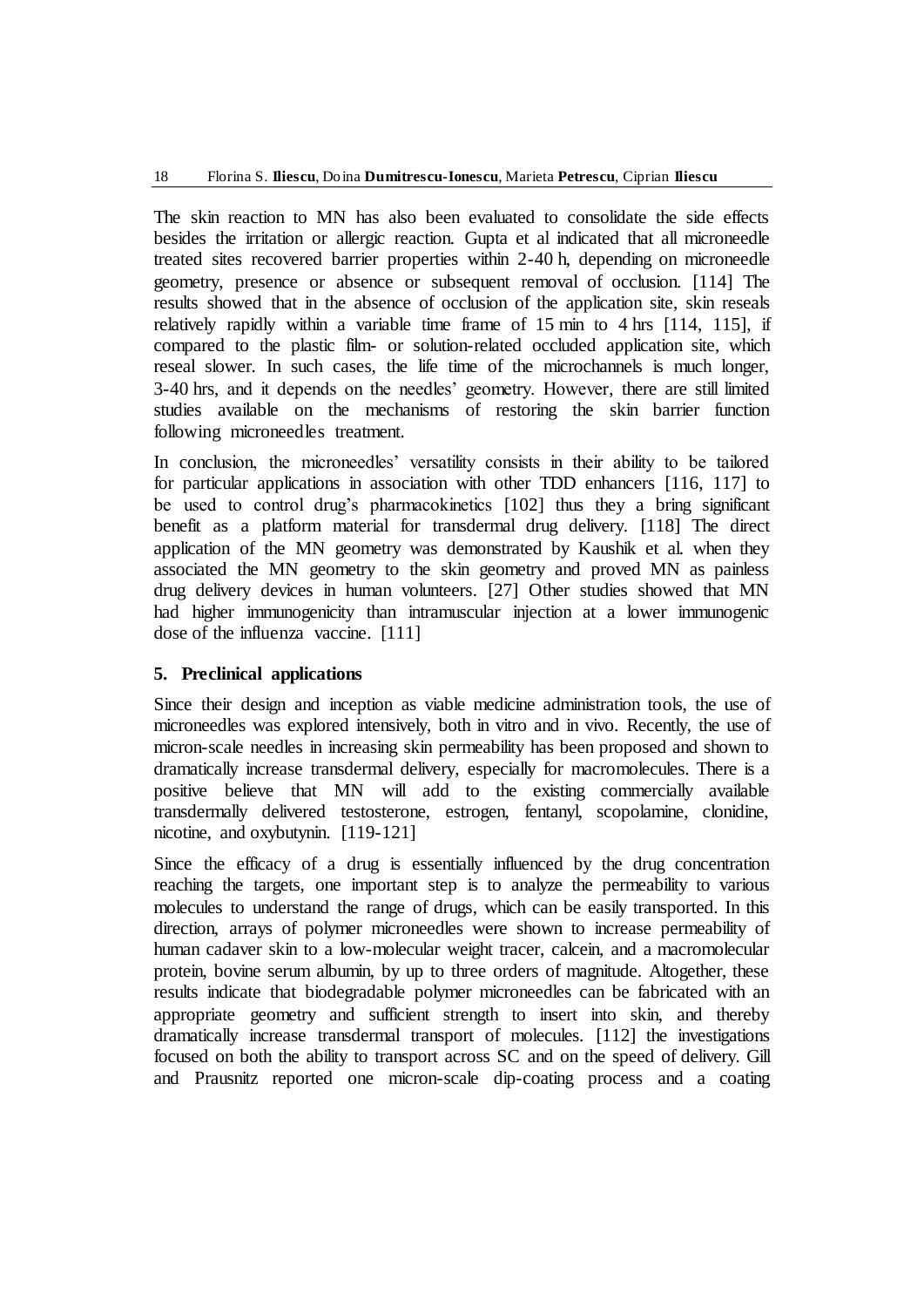formulation designed to produce uniform coatings of compounds reliably. They proved that calcein, vitamin B, bovine serum albumin and plasmid DNA (microparticles of 1 to 20μm) dissolve rapidly (within 20sec) without being wiped off during insertion in porcine cadaver skin. [62]

Furthermore, dissolving microneedles were designed to encapsulate molecules such as sulforhodamine B, bovine serum albumin, and lysozyme, These molecules dissolve within the skin for bolus or sustained delivery and leave behind no biohazardous sharp medical waste. This type of MN facilitated the molecules' diffusion into the skin via channels formed by the dissolved microneedles. [64] The safety aspect is one important factor that maintains the capacity of microneedles as TDD systems and was considered when vaccines were delivered through coated microneedles. Safety meant the long-term stability of influenza vaccine-coated microneedles and the immunogenicity induced and maintained. These two aspects were evaluated and the coating process proved as important factor influencing longrun stability of influenza vaccine-coated microneedles [122] and implicitly the vaccine immunogenicity which eventually is the most important outcome in case of vaccines. Moreover, when compared the kinetics of TDD with the IM injection of the influenza vaccine *in vitro*, using densely packed microprojection arrays, valuable inputs regarding the peak-serum-antibody-response were reported. The results showed that TDD matches the kinetics achieved by intramuscular injection of liquid vaccine while not interfering with the long-lasting antibody response. [123] In conclusion, the *in vitro* experiments open the clear pathways for the next steps of the preclinical evaluation of the MN. *In vivo* studies are essential as preclinical evaluation of drug delivery.

*In vivo*-studies have demonstrated delivery of oligonucleotides, reduction of blood glucose level by insulin, and induction of immune responses from protein and DNA vaccines either by the microneedles alone or in only few studies association with other enhancers. [40, 124]

One of the most used and valuable polypeptide is Insulin. [80, 125, 126] To assess the potential of transdermal delivery in its case, two-layered dissolving microneedles containing an intermediate-acting insulin (protamine sulfate insulin) were ready for a pharmacodynamics study in rats and compared with subcutaneous injection preparations. Since no significant difference of hypoglycemic curves was found between dissolving microneedles and injection solutions, the study suggested the usefulness of two-layered dissolving microneedles of protamine sulfate insulin for the displacement therapy of subcutaneous injection preparation. [127] Other in vivo studies focused on the developed hollow microneedles insulin to microinject the drug to diabetic rats to evaluate the efficacy of the method itself. [124] Besides diabetes, immunization plays an important role in epidemiology with the scope of prevention infectious diseases through health promotion programs around the world, especially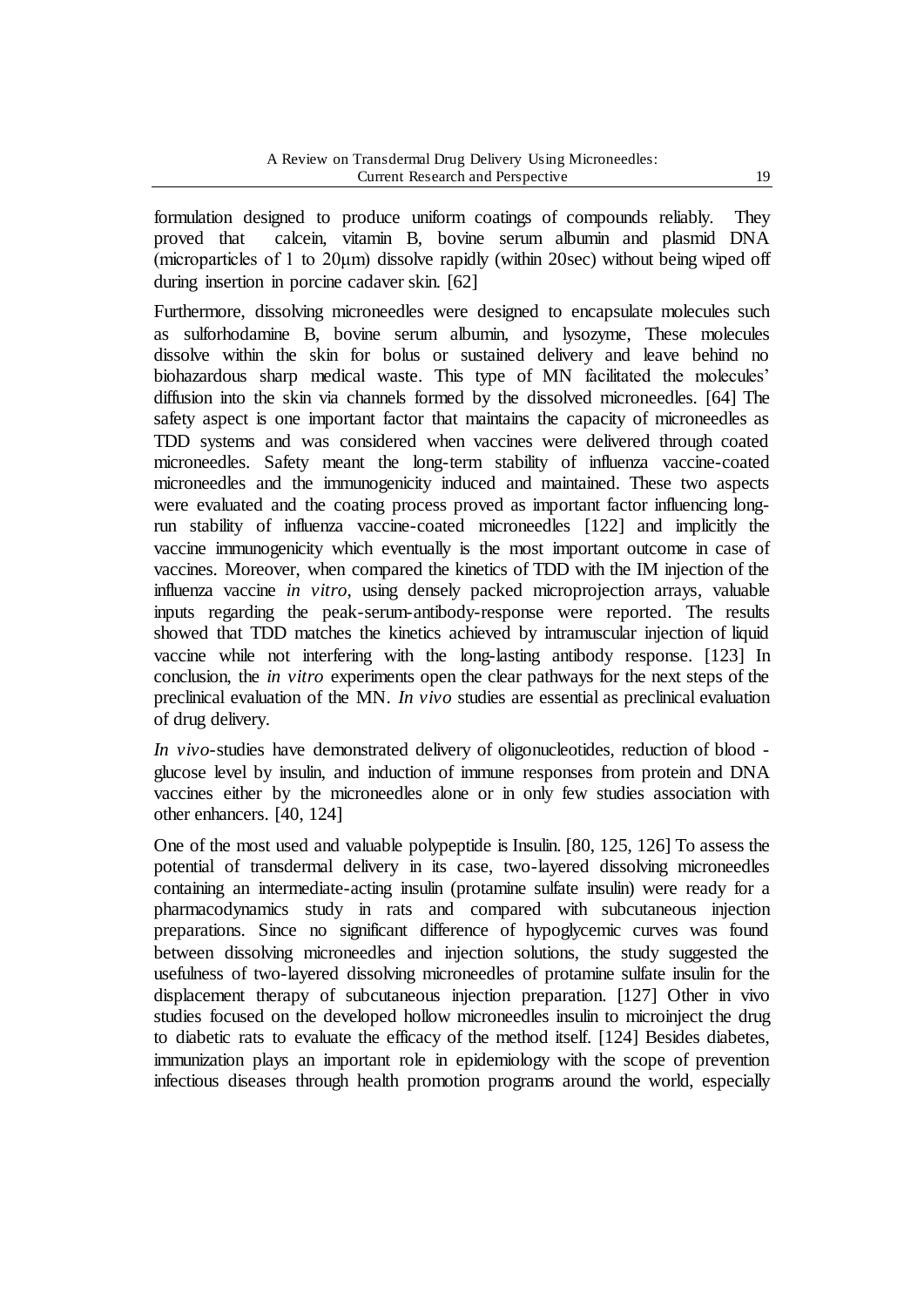in the underdeveloped or developing counties. Since vaccine delivery was already demonstrated in vitro, the similarity between the kinetics of TDD through MN and intramuscular injection of liquid vaccine were brought forward to the in-vivo studies. The scope was to make possible a rapid vaccination with an adequate immunizations because the time window between the availability of appropriate antigen and the start of the seasonal epidemic is very short. [123] Another time-dependent procedure is renal dialysis, and microneedles have been fabricated for micro-dialysis. Other experiments besides microdialysis were conducted to obserce the delivery of fluorescein, fluorescently tagged dextrans (40 and 250 kDa), bevacizumab, and polymeric particles (20 nm to 10μm in diameter) through MN. These substances were administered into the suprachoroidal space of New Zealand white rabbits. The results presented this method as a simple and minimally invasive way to target the delivery of drugs to the choroid and retina for macular degeneration. [128] Therefore, the observations will contribute to the new approaches to these two seriously debilitating medical conditions.

One more way to demonstrate the usefulness of the microneedles is to evaluate their ability in diagnoses medical conditions for a better understanding of the pathological and physiological conditions of human subjects. A first technological assessment of a novel type of microneedles-based dry electrodes proved that these electrodes are a promising alternative to standard-wet-electrodes for the recording of biosignals in clinical examinations because they:

- seem to allow a better electro-mechanical interface with human skin,
- have performance comparable to wet electrodes in recording EEG, EMG and static ECG signals, showing an improvement in the monitoring of ECG signal in dynamic conditions, and
- do not need the long-lasting skin preparation as wet electrodes for EEG applications, appearing easy to use and to administer. [129]

This adds to the reports that show the successfully used microneedles to extract biological fluids for diagnosis of diabetes. The efforts converge towards a better medical approach for diabetes because of MNs' flexibility in fabrication and administration. The versatility of MN as TDD system, was once more proven when a modulation of low molecular weight heparin (LMWH) multidose therapy with singlestep 'poke and release' approachlaser-engineered dissolving microneedle (DMN) arrays was demonstrated. Such technique allowed the control of the DMN array variables (MN length, array density, and application force) to meet various clinical requirements including adjustment for body mass and renal function. [108] Another example to sustain the above versatility of microneedles was the development of a microneedle-based multiplexed drug delivery actuator that enables the controlled, alternate and rapid delivery of multiple therapeutic agents through the corresponding microneedle channels. This application aids in the rapid administration of multiple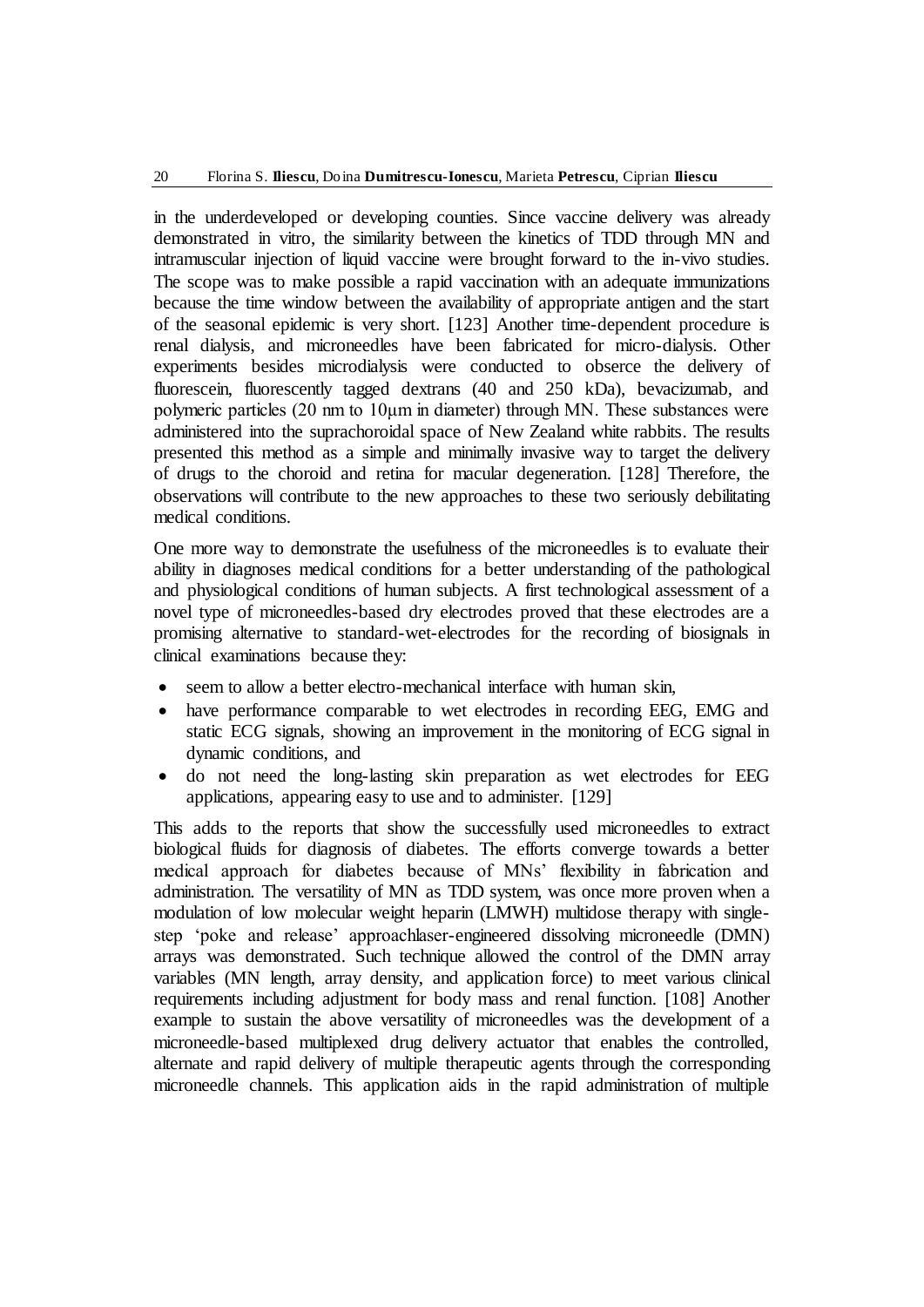therapeutic agents and indicates the potential to counteract diverse and concomitant biomedical conditions. [130]

To further demonstrate the applicability of microneedles to protein delivery a transdermal patch containing microneedles coated with salmon calcitonin (a peptide drug) was used in vitro and in vivo as an alternative to traditional subcutaneous and nasal delivery routes. Results of approximately 13 times higher AUC for the microneedles-administered-protein compared with the nasal regimen showed that with a optimization of the coating process microneedles may enable administration of salmon calcitonin and other peptides without the need for hypodermic injections. [131] Phenylephrine as a local application to the anal sphincter was evaluated as a novel treatment for fecal incontinence. [132] BD Medical-Pharmaceutical conducted a clinical trial on the use of the rabies vaccine delivered through BD 34G hollow microneedles. [133]

Various other molecules have been used as drug models in the studies: sex-steroids for hormone replacement therapy and contraception [134] desmopressin [135], 20 merphosphoro-thioated oligodeoxynucleotides [136], ovalbumin coated onto a needle surface [137], DNA and small interfering RNA for genetic therapy, vaccines [138, 139], larger molecules and nanoparticles through solid microneedles for vaccines. [139] Moreover, Rhodamine B and black ink were delivered in *in vitro* and *ex vivo* models through 20 µm diameter microchannel integrated with a PDMS microfluidic chip [72], vitamin B and calcein, barium sulphate were administered without wiping off on the skin. [62] In the meanwhile, Collagen I which could permeate in significantly higher amounts and to greater depths in the skin [63] and could potentially provide a gateway for its enhanced efficacy as a cosmetic product to retard skin degradation in chronologically aged skin. [140, 141]

### **6. Clinical research and applications**

MN have been proven to be painless in human volunteers by Kaushik et al. [27] and the preclinical studies consolidated the potential of MN as efficient TDD. Consequently, there are several commercial microneedles products, which confirm the ability of such devices both from the delivery and safety perspectives. Some are simple enhancers while others contain the active ingredients. There are products available for cosmetic purposes: Dermaroller the first released and marketed in Europe and used according to the length of the MN to treat a variety of skin problems from the simple increase in the skin texture to the scars and hyperpigmentation. As the name itself mentions it is a cylindrical roller to which an array of solid metal MN is attached. Besides this product, others have been promoted by various companies as cosmetics and medical applications.  $SPE<sup>TM</sup>$  by Nanomed Skincare and LiteClearare some of them. The first one is a silicon-based microneedle device in form of an array of nanopins while the second is a microneedle-array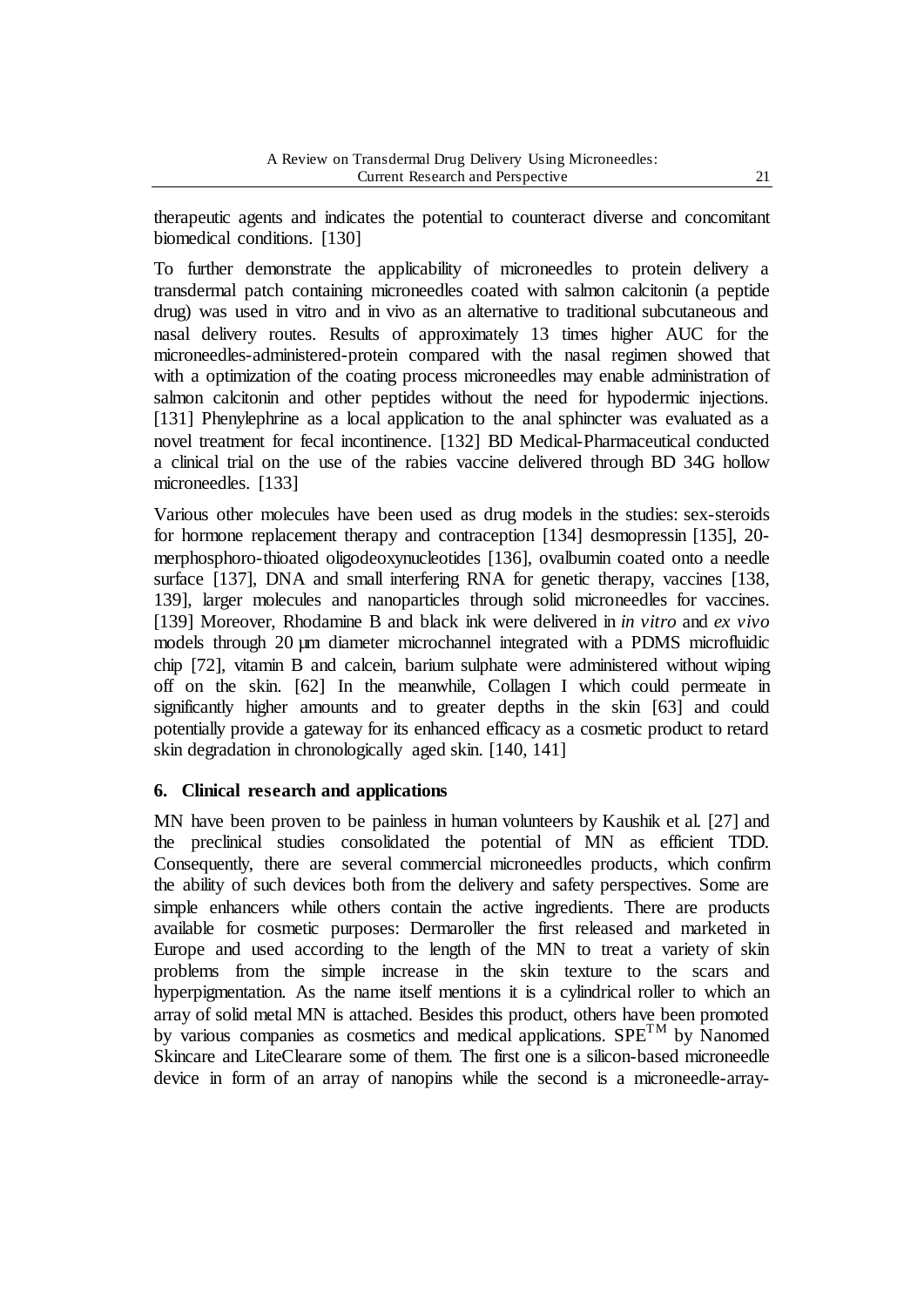based pen linked to the active ingredient's dispenser tube. However, both are working as SKIN Permeation Enhancers. [142] These devices are designed to be used in the treatment of acne or in the management of wrinkles or blemishes. Besides these products but also for cosmetic or dermatologic applications  $3M^{TM}$ Microchannel Skin System as a skin-pretreatment-device is used as it comprises polymeric MN and requires a little force to penetrate the skin up to 100μm. [143].

While non-medicated microneedles have been initially used, recently the technology answered to the clinical demands and introduced medicated microneedles for specific applications. In this direction, 3M reported the development of lidocaine coated microneedle product and showed that 3M's MTS successfully delivered drugs to the skin within seconds, and provided rapid onset of local analgesia  $(\sim 1$  minute) for routine or emergency procedures. The coating formulation developed achieved uniform lidocaine loading at target levels and the *in-vivo* application, has been followed by a readily release into intradermal space and a effective topical analgesia. Moreover when epinephrine bitartrate has been added as an adjuvant slowed the clearance of lidocaine from the skin, prolonged the local residence of lidocaine and maintained the rapid onset of action associated with lidocaine.

Patches of MN have been implemented in 2008 as medicated TDD devices for hyaluronic acid as MycroHyalaby Cosmed-pharm [144] applied as anti-wrinkle and whitening products. Also TDD devices for hyaluronic acid have been launched in 2011 by Sheiseido [145] as eye patch of 1200 MN. The product from  $BD$ ,  $BD$  Soluvia<sup>TM</sup> as a prefillable microinjections system, comes more towards the medical application. This application consists of hollow MN attached to a syringe preloaded with vaccine or other medication intended for ID injection. This device is known already as the first Influenza vaccine approved TDD: Intanzaor IDfluby Sanofi-Pasteur. [146] in addition, FDA approved MicronJet600<sup>TM</sup> for vaccine administration. This system is a hollow silicon MN attachable to any conventional type of syringe preloaded with the vaccine. Consequently, MicronJet $600^{TM}$  is now the first TDD for ID H1N1 and which completed the worldwide flu vaccination study to demonstrate the superior immunogenicity to IM administration. [147] The first commercial MN product in the United States, an influenza vaccination for adults aged 18–64 [147] , was approved in 2011.

To support the fast progress in fabrication techniques for microneedles across academia and industry, their applicability in increasing permeability of skin, and their clinical usefulness, the approval process has to continue through clinical trials. At this point in time, some of the clinical trials have been completed some are in process. They have as scope to validate the MN as TDD to vaccines, proteins, or small molecules, to strengthen up MNs as TDD for diagnostic procedures or to monitor the compliance of the skin to the MN.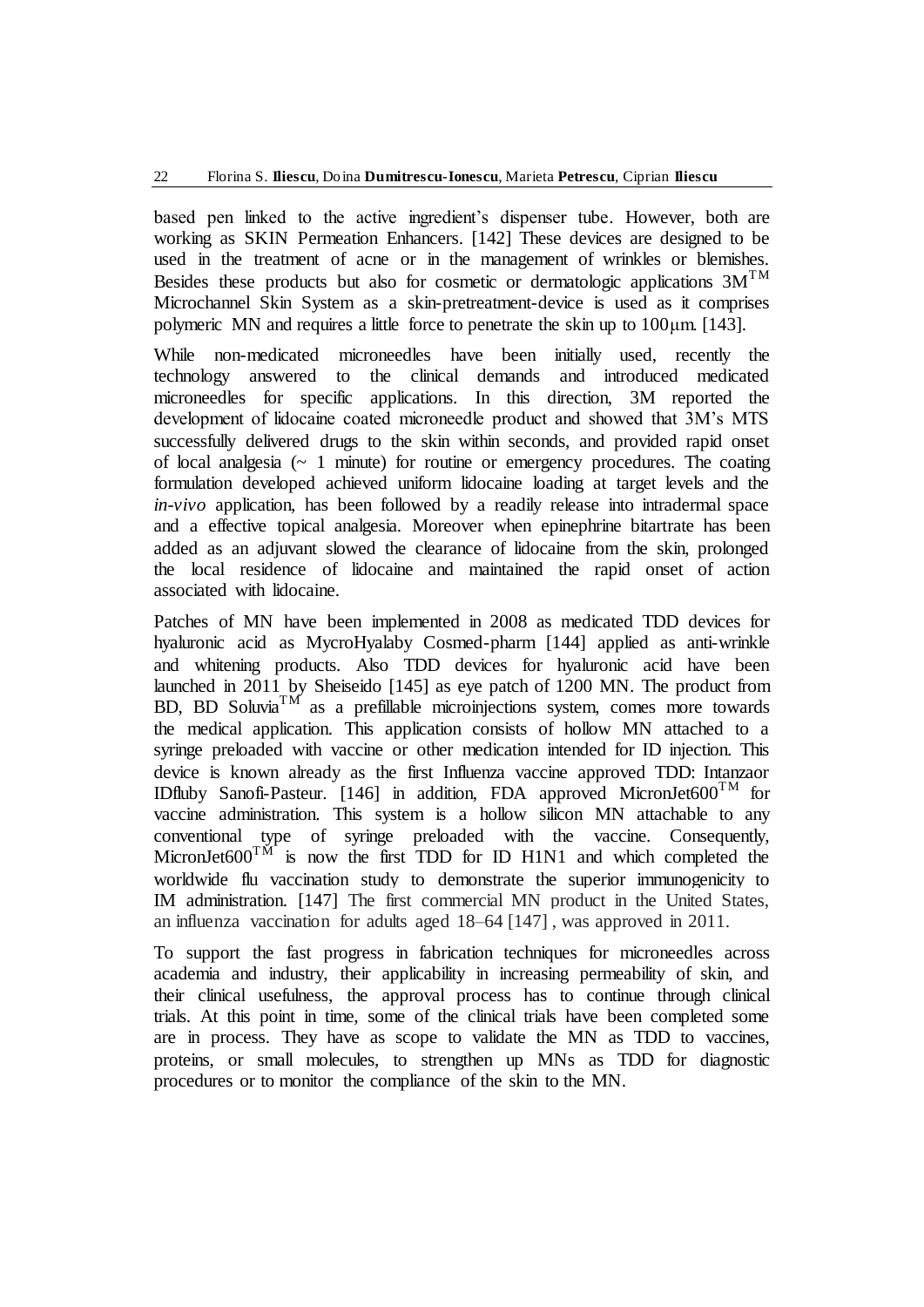In this direction, the approved devices have been used to deliver the drugs models. Majority of the studies focused on vaccines like influenza and polio, on molecules that can be part of the osteoporosis treatment or actinic keratosis. [148] Specific examples of clinical trials include the already on the market TDD such as MicronJet600, BD Soluvia<sup>TM</sup> and  $3M^{TM}$  Microchannel Skin System. MicronJet600 has been further used and tested to deliver Insulin, Lidocaine, and influenza vaccine. BD Soluvia<sup>TM</sup> has been used in the diagnostic process of tuberculosis as a delivery mean of tuberculin intradermically.  $3M^{TM}$  Microchannel Skin System has been going through the  $1<sup>st</sup>$  phase of the clinical trial to test for its irritation to the skin. Zosano Pharma conducted a phase I/II trial on the delivery of parathyroid hormone coated on Macrofluxmicroneedles. In a recent clinical study, microneedles were used for transcutaneous immunization and were shown to increase antibody titer levels without having any adverse effect on 20 healthy volunteers. [149]

The use of polymeric microneedles also provides an economical alternative to plastic or metallic microneedles. There are commercially available microneedle arrays from 3 MTM at approximately 1 USD per array while some newly proposed microneedles were evaluated at only 0.15 USD. Moreover, an important aspect of cost-benefit analysis is the flexibility of the fabrication so that it can be modified for a range of applications, both in drug delivery and bio sensing. [63]

## **7. Conclusions**

The extensive body of research focused on microneedles both on fabrication and applications highlighted the main advantages of drug delivery using microneedles. We detail the advantages of microneedle-based transdermal drug delivery systems:

- They are painless alternative to hypodermic and intramuscular injections, known as invasive methods which stimulate the nociceptive receptors and sensory nerves fibers in the dermis. Microneedles deliver the drug to epidermis, which are not innervated. [27]
- They increase patient compliance as a consequence of painless administration of the medication. [27]
- The minimal patient education required, and the possibility of self-use increased the probability of successful immunization and vaccination in developing countries.
- Compared with the hypodermic or intramuscular injections the use of MNs prevents the risk of blood borne diseases: the real no-reuse of needles is possible since the polymeric microneedles are biocompatible and dissolve locally without generating hazardous biological waste.
- The risk of local infections is lower with the use of polymeric MNs, which are biocompatible and some are biodegradable.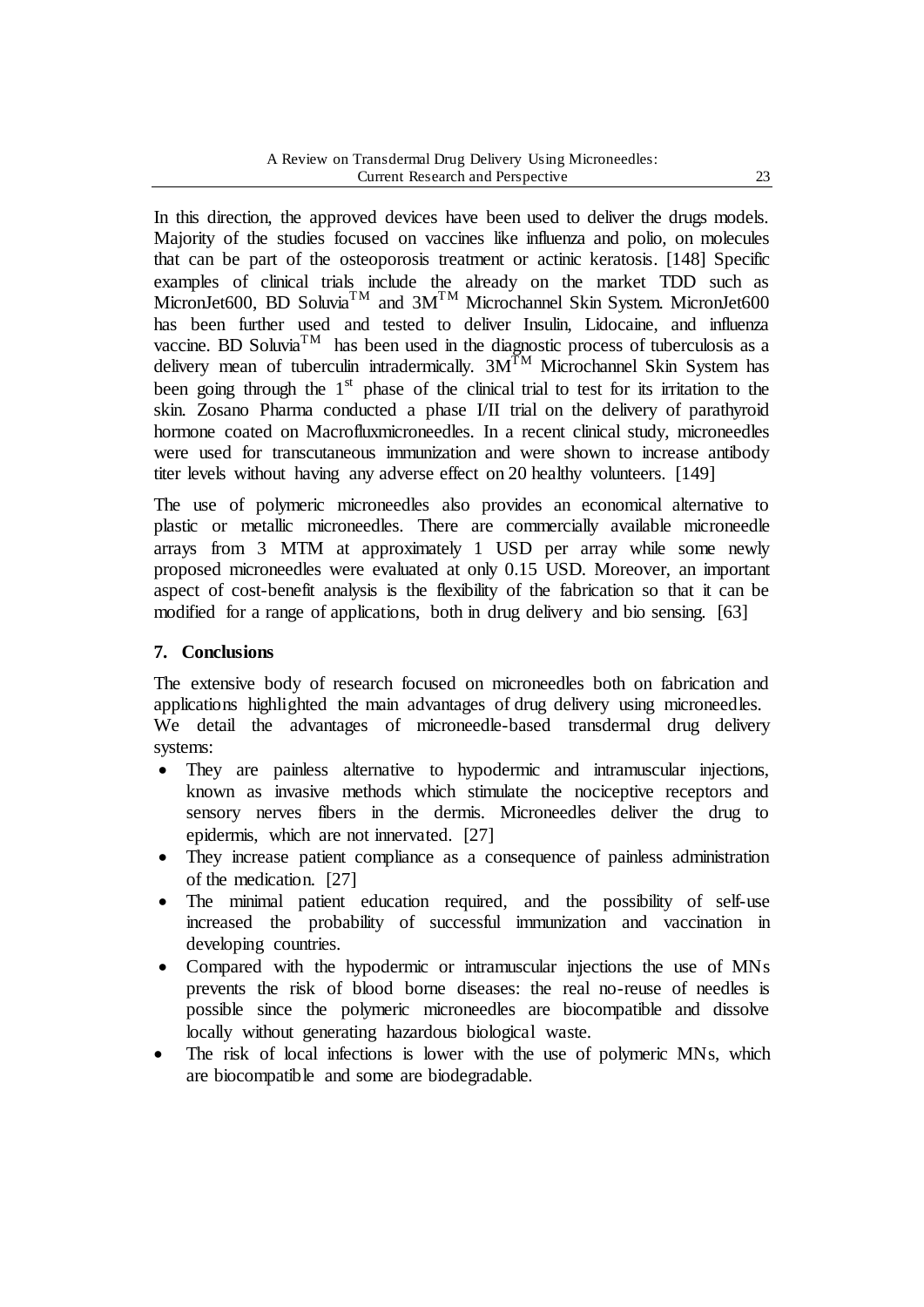- They allowed the topic administration of a large range of molecules, including hydrophilic such as proteins, peptides and the local or systemic distribution and the adequate therapeutic effects. [90, 150, 151].
- The versatility of application and administration as drug can be coated on the MN, encapsulated within the polymeric MN or be assisted with extra patches subsequently applied to increase permeation.
- They permit a targeted drug distribution to specific cells in the skin, e.g. vaccines delivered to antigen presenting cells like the Langerhans cells and dermal dendritic cells. [152]
- Dose delivered can be controlled easily since the administration can be terminated immediately by removing the microneedle patch from the skin.
- Dose administered can be reduced (increased drug potency) as the drug shortcuts the hepatic first-pass effect. MNs are associated with faster healing of the skin compared with hypodermic injection. [77, 114]
- They are related to an optimistic cost-benefit analysis based on the novel microfabrication techniques, with good reproducibility, high accuracy and moderate fabrication cost. [71]

However, the models are yet to be perfected as the fabrication is upon the type of application. Microneedles were produced using a variety of materials and their fabrication processes were based on a multitude of designed geometries. The result consisted in solid or hollow MN of different lengths, density in the array, or associated or not with applicators. However, will be difficult to be determining an "ideal microneedle" solution, the drug type and application will drive to correct answer to this problem.

### **8. Perspective**

Successful transdermal drug delivery relies on the balance between efficiency of drug delivery and safety of the skin, coupled with the ease of application and economic nature of the system. This equilibrium can be achieved with a thorough design and fabrication and with comprehensive clinical research. Since it was evident that the factors that influence the success of MNs application consisted not only in the fabrication process but in the inter-variability and intra-variability caused by the intact or pathological skin and in the proprieties of the drug themselves, the body of research focused consistently on addressing the latest aspects towards strong preclinical result and further clinical trials. Generally, the challenges during clinical applications were considered in terms of low diffusion rate and low bioavailability. [7, 138, 153] Therefore, the efforts concentrated on the strategies to increase the range of successfully delivered beyond the small doses  $\left($ <10 mg/day) of lipophilic and low-molecular weight drugs  $\left($  < 500 Da) [45] and the approved drugs for TDD. [6, 154]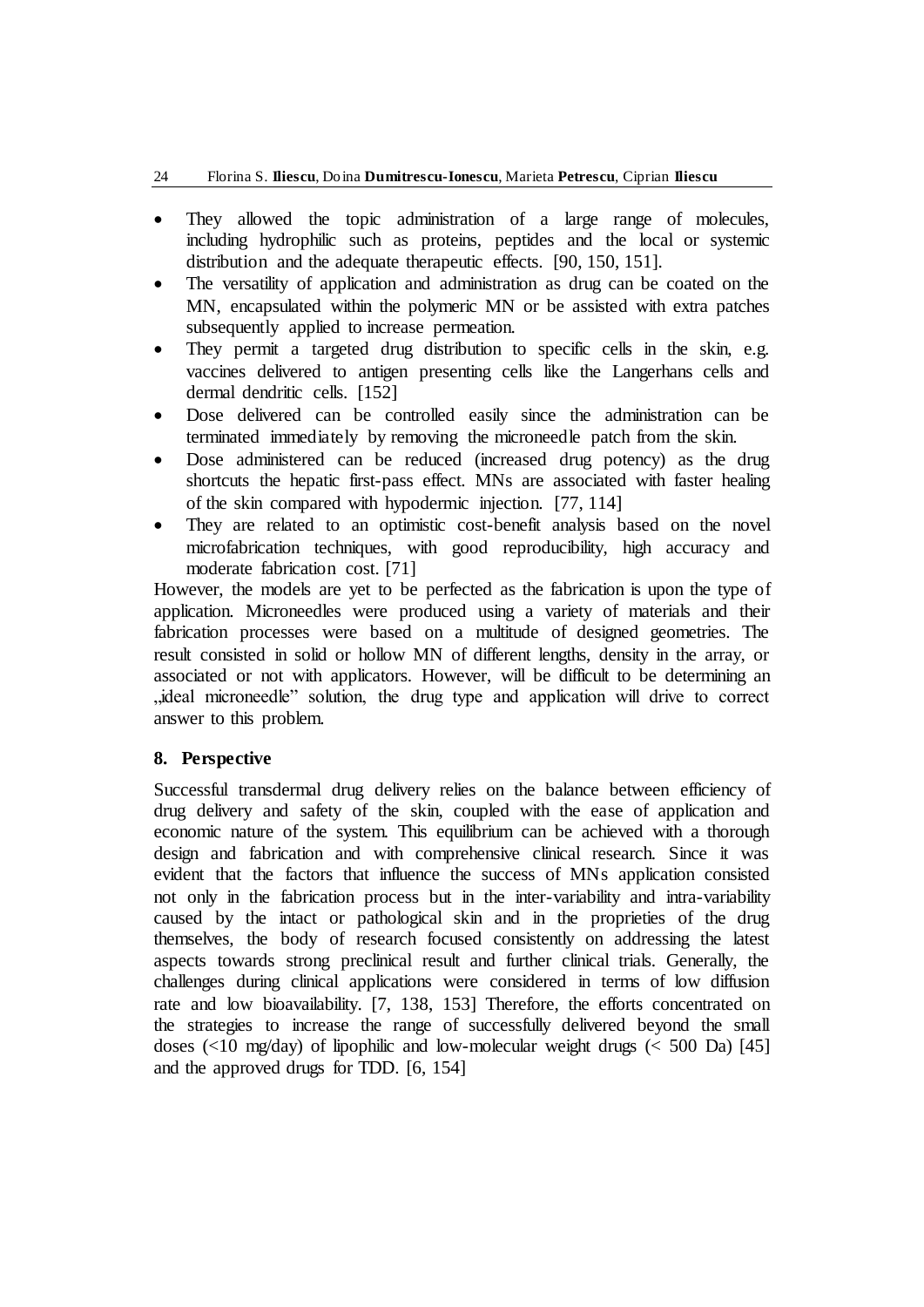The optimistic perspectives of synergistically integrating MN with other permeation enhancers has been addressed only for few combinations such as MN and iontophoresis [116, 155] MNs and electroporation and iontophoresis, as well as with different drug carriers (e.g., lipid vesicles, micro- and nanoparticles). [156] One promising combination of permeation enhancers is sonophoresis enhanced microneedle array (SEMA) [15, 157] which integrated MNs and low frequency ultrasound and proved significant increase of drug models' delivery across skin *in vitro*. The optimistic results of focused studies on microneedles as TDD increased the confidence it their clinical potential. Microneedles-coupled-iontophoresis method was used to deliver theophylline, methylene blue, and fluorescein sodium across neonatal porcine skin *in vitro*. The optimized MNs array evaluated this combination's potential in the electrically facilitated delivery of peptide (bovine insulin) and protein macromolecules (fluorescein isothiocyanate—labelled bovine serum albumin). [116]

Nerveless, combination of hollow microneedles with "lab-on a chip" devices can be promising tools for the future. These devices developed for diabetics, for example, can achieve in , real time" the determination of the glucose level in blood (using hollow microneedles and glucose sensor) and, in the same time, can deliver insulin (using microfluidic pump and hollow microneedles) all in a "closeloop" circuit having an active control of drug delivered.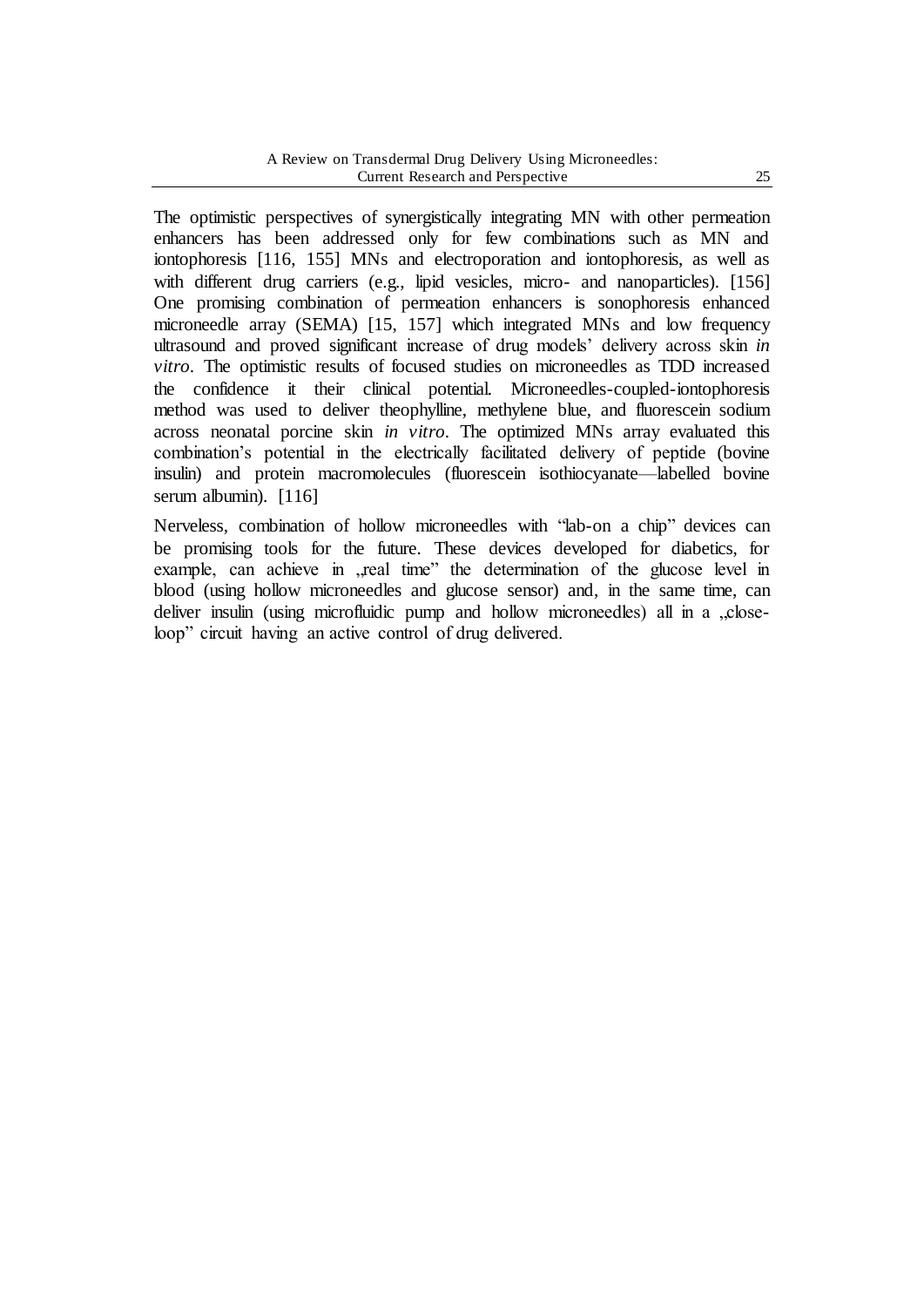### **R E F E R E N C E S**

[1]. Langer, R., Drug delivery and targeting. Nature, 1998. 392(6679 Suppl): p. 5-10.

[2]. Hoffman, A., In Controlled Drug Delivery: Challenges and Strategies; Park, K., Ed. 1997, American Chemical Society: Washington, DC.

[3]. Shen, W.-H. and R.-J. Xu, Stability of insulin-like growth factor I in the gastrointestinal lumen in neonatal pigs. J.Pediatric Gastroenterology &Nutrition, 2000. 30(3): p. 299.

[4]. Reis, C.P. and C. Damge, Nanotechnology as a promising strategy for alternative routes of insulin delivery. Methods in enzymology, 2012. 508: p. 271-294.

[5]. Illum, L., Nasal drug delivery: new developments and strategies. Drug Discovery Today, 2002. 7(23): p. 1184-1189.

[6]. Prausnitz, M.R. and R. Langer, Transdermal drug delivery. Nature biotechnology, 2008. 26(11): p. 1261-1268.

[7]. Prausnitz, M.R., S. Mitragotri, and R. Langer, Current status and future potential of transdermal drug delivery. Nature Reviews Drug Discovery, 2004. 3(2): p. 115-124.

[8]. Bronaugh, R.L., et al., Determination of percutaneous absorption by in vitro techniques. Drugs and the pharmaceutical sciences, 1999. 97: p. 229-234.

[9]. Purdon, C.H., et al., Penetration enhancement of transdermal delivery—current permutations and limitations. Critical Reviews™ in Therapeutic Drug Carrier Systems, 2004. 21(2).

[10]. López-Castellano, A. and V. Merino, Chemical Enhancers. Current Technologies to Increase the Transdermal Delivery of Drugs, 2010: p. 23.

[11]. Orive, G., et al., Drug delivery in biotechnology: present and future. Current opinion in biotechnology, 2003. 14(6): p. 659-664.

[12]. [http://www.FDA.gov,](http://www.fda.gov/) Approved drug products with therapeutic equivalence evaluation. 2013. 2013.

[13]. Das, T. and S. Chakraborty, Perspective: Flicking with flow: Can microfluidics revolutionize the cancer research? Biomicrofluidics, 2013. 7(1): p. 011811.

[14]. Cima, I., et al., Label-free isolation of circulating tumor cells in microfluidic devices: Current research and perspectives. Biomicrofluidics, 2013. 7(1): p. 011810.

[15]. Iliescu, F.S., A.P. Sterian, and M. Petrescu, A parallel between transdermal drug delivery and microtechnology. University Politehnica of Bucharest Scientific Bulletin-Series A-Applied Mathematics and Physics, 2013. 75(3): p. 227-236.

[16]. Xu, G., et al., Recent trends in dielectrophoresis. Inform. Midem, 2010. 40(4): p. 253- 262.

[17]. Poenar, D.P., et al., Glass-based microfluidic device fabricated by parylene wafer-towafer bonding for impedance spectroscopy. Sensors and Actuators A: Physical, 2007. 139(1): p. 162-171.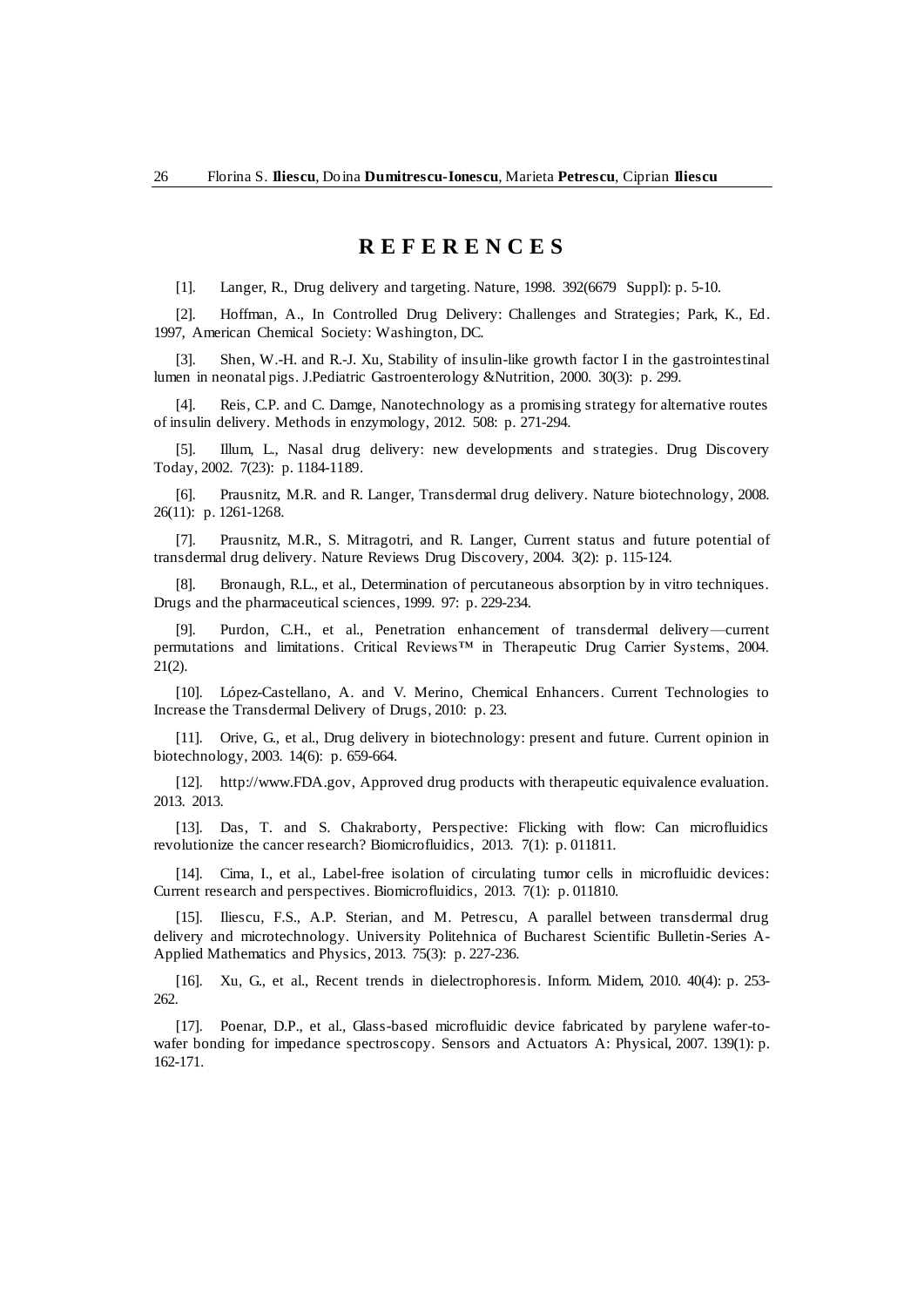[18]. Jen, C.-P. and W.-F. Chen, An insulator-based dielectrophoretic microdevice for the simultaneous filtration and focusing of biological cells. Biomicrofluidics, 2011. 5(4): p. 044105.

[19]. Choudhury, D., et al., Exploitation of physical and chemical constraints for threedimensional microtissue construction in microfluidics. Biomicrofluidics, 2011. 5(2): p. 022203.

[20]. Ni, M., et al., Cell culture on MEMS platforms: A review. International journal of molecular sciences, 2009. 10(12): p. 5411-5441.

[21]. Fukuda, J. and K. Nakazawa, Hepatocyte spheroid arrays inside microwells connected with microchannels. Biomicrofluidics, 2011. 5(2): p. 022205.

[22]. Zhang, S., et al., A robust high-throughput sandwich cell-based drug screening platform. Biomaterials, 2011. 32(4): p. 1229-1241.

[23]. Choudhury, D., et al., Fish and Chips: a microfluidic perfusion platform for monitoring zebrafish development. Lab on a Chip, 2012. 12(5): p. 892-900.

[24]. Das, T., et al., Empirical chemosensitivity testing in a spheroid model of ovarian cancer using a microfluidics-based multiplex platform. Biomicrofluidics, 2013. 7(1): p. 011805.

[25]. Zema, L., et al., Injection molding and its application to drug delivery. Journal of controlled release, 2012. 159(3): p. 324-331.

[26]. Herwadkar, A. and A.K. Banga, Peptide and protein transdermal drug delivery. Drug Discovery Today: Technologies, 2012. 9(2): p. e147-e154.

[27]. Kaushik, S., et al., Lack of pain associated with microfabricated microneedles. Anesthesia & Analgesia, 2001. 92(2): p. 502-504.

[28]. Kalia, Y.N., V. Merino, and R.H. Guy, Transdermal drug delivery: clinical aspects. Dermatologic clinics, 1998. 16(2): p. 289-299.

[29]. Fasano, A. and H. Ghandehari, Challenges in pediatric drug delivery: the case of vaccines. Advanced Drug Delivery Reviews, 2006. 58(1): p. 1-3.

[30]. Touitou, E., Drug delivery across the skin. Expert opinion on biological therapy, 2002. 2(7): p. 723-733.

[31]. Couto, D.S., et al., Lessons from innovation in drug-device combination products. Advanced drug delivery reviews, 2012. 64(1): p. 69-77.

[32]. Karande, P. and S. Mitragotri, Enhancement of transdermal drug delivery via synergistic action of chemicals. Biochimica et Biophysica Acta (BBA)-Biomembranes, 2009. 1788(11): p. 2362-2373.

[33]. Domínguez-Delgado, C.L., et al., The skin a valuable route for administration of drugs. Current Technologies To Increase The Transdermal Delivery Of Drugs. The Netherlands: Bentham Science Publishers Ltd, 2010: p. 1-22.

[34]. Desai, P., R.R. Patlolla, and M. Singh, Interaction of nanoparticles and cell-penetrating peptides with skin for transdermal drug delivery. Mol.Memb. Biology, 2010. 27(7): p. 247-259.

[35]. Notman, R. and J. Anwar, Breaching the skin barrier—Insights from molecular simulation of model membranes. Advanced drug delivery reviews, 2013. 65(2): p. 237.

[36]. Moss, G.P., S.C. Wilkinson, and Y. Sun, Mathematical modelling of percutaneous absorption. Current Opinion in Colloid & Interface Science, 2012. 17(3): p. 166-172.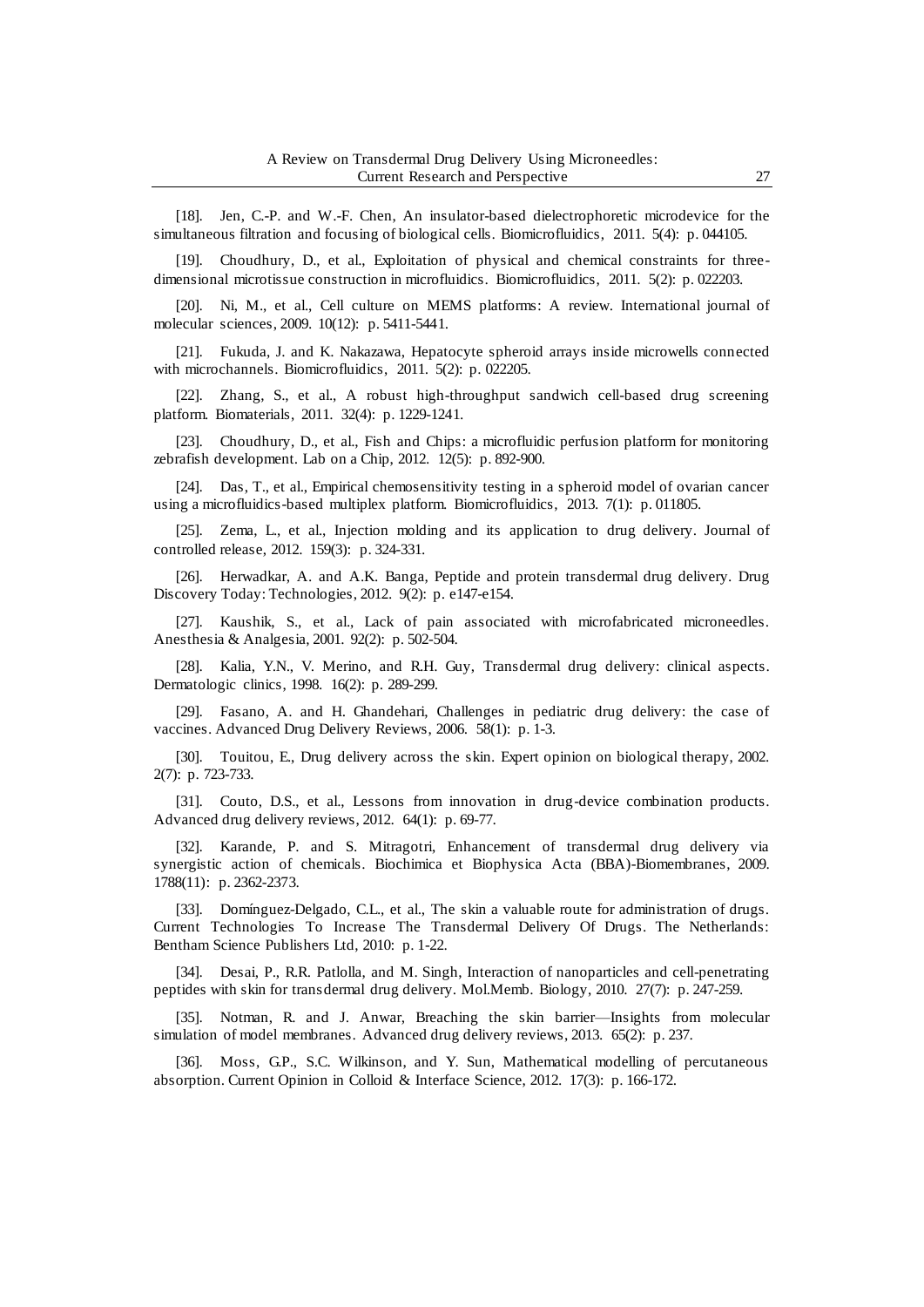[37]. Ochalek, M., et al., SC lipid model membranes designed for studying impact of ceramide species on drug diffusion and permeation–Part II: Diffusion and permeation of model drugs. European Journal of Pharmaceutics and Biopharmaceutics, 2012. 82(2): p. 360-366.

[38]. Groen, D., et al., Investigating the barrier function of skin lipid models with varying compositions. European Journal of Pharmaceutics and Biopharmaceutics, 2011. 79(2): p. 334-342.

[39]. Bal, S.M., et al., Advances in transcutaneous vaccine delivery: do all ways lead to Rome? Journal of controlled release, 2010. 148(3): p. 266-282.

[40]. van der Maaden, K., W. Jiskoot, and J. Bouwstra, Microneedle technologies for (trans) dermal drug and vaccine delivery. Journal of Controlled Release, 2012. 161(2): p. 645-655.

[41]. Weldon, W.C., et al., Microneedle vaccination with stabilized recombinant influenza virus hemagglutinin induces improved protective immunity. Clinical and Vaccine Immunology, 2011. 18(4): p. 647-654.

[42]. Birchall, J.C., et al., Microneedles in clinical practice–an exploratory study into the opinions of healthcare professionals and the public. Pharmaceutical research, 2011. 28(1): p. 95- 106.

[43]. Ledger, P.W., Skin biological issues in electrically enhanced transdermal delivery. Advanced drug delivery reviews, 1992. 9(2): p. 289-307.

[44]. Guy, R.H. and J. Hadgraft, Transdermal drug delivery. 2003: Marcel Dekker.

[45]. Nanda, A., S. Nanda, and N. Khan Ghilzai, Current developments using emerging transdermal technologies in physical enhancement methods. Current drug delivery, 2006. 3(3): p. 233-242.

[46]. Valenzuela, P. and J.A. Simon, Nanoparticle delivery for transdermal HRT. Maturitas, 2012. 73(1): p. 74-80.

[47]. Stevenson, J., et al., Oral versus transdermal hormone replacement therapy. International journal of fertility and menopausal studies, 1993. 38: p. 30.

[48]. Crook, D., Do we need clinical trials to test the ability of transdermal HRT to prevent coronary heart disease. Curr Control Trials Cardiovasc Med, 2001. 2: p. 211-214.

[49]. Check, E., Gene regulation: RNA to the rescue? nature, 2003. 425(6953): p. 10-12.

[50]. Marshall, E., Gene therapy death prompts review of adenovirus vector. Science, 1999. 286(5448): p. 2244-2245.

[51]. Check, E., Regulators split on gene therapy as patient shows signs of cancer. Nature, 2002. 419(6907): p. 545-546.

[52]. Escobar-Chávez, J.J., et al., Chemical and Physical enhancers for transdermal drug delivery. Pharmacology. Rijeka: InTech, 2012: p. 397-433.

[53]. Guy, R.H., et al., Iontophoresis: electrorepulsion and electroosmosis. Journal of controlled release, 2000. 64(1): p. 129-132.

[54]. Banga, A.K., S. Bose, and T.K. Ghosh, Iontophoresis and electroporation: comparisons and contrasts. International journal of pharmaceutics, 1999. 179(1): p. 1-19.

[55]. Park, D., et al., Sonophoresis in transdermal drug deliverys. Ultrasonics, 2014. 54(1): p. 56-65.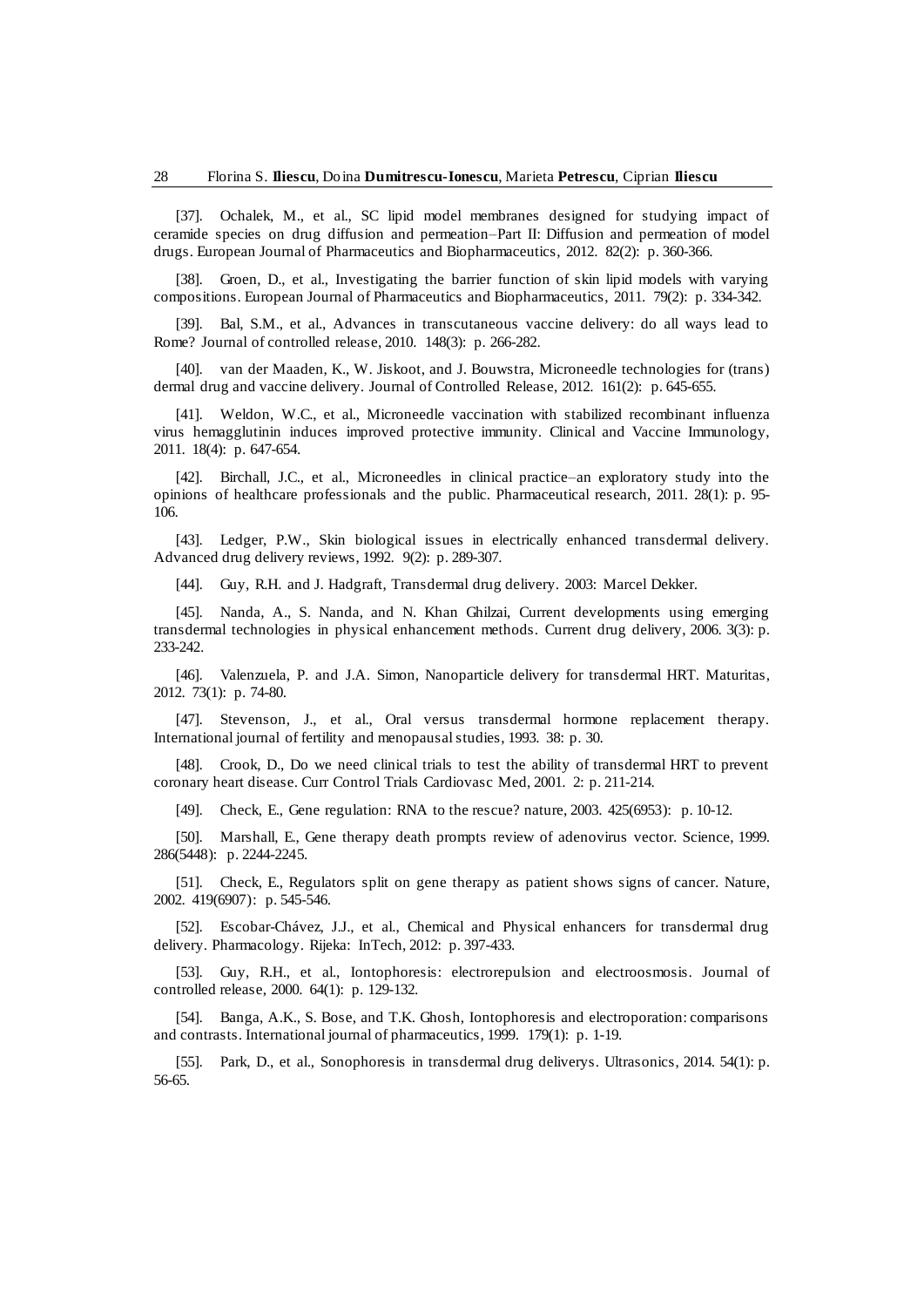[56]. Ashaf, M.W., S. Tayyaba, and N. Afzulpurkr. Tapered tip hollow silicon microneedles for transdermal drug delivery. in Mechanical and Electronics Engineering (ICMEE), 2010 2nd International Conference on. 2010. IEEE.

[57]. Henry, S., et al., Microfabricated microneedles: a novel approach to transdermal drug delivery. Journal of Pharmaceutical Sciences, 1998. 87(8): p. 922-925.

[58]. Richards Grayson, A.C., et al., Electronic MEMS for triggered delivery. Advanced drug delivery reviews, 2004. 56(2): p. 173-184.

[59]. Kalluri, H. and A.K. Banga, Formation and closure of microchannels in skin following microporation. Pharmaceutical research, 2011. 28(1): p. 82-94.

[60]. Banks, S.L., et al., Diclofenac enables prolonged delivery of naltrexone through microneedle-treated skin. Pharmaceutical research, 2011. 28(5): p. 1211-1219.

[61]. Mikszta, J.A., et al., Improved genetic immunization via micromechanical disruption of skin-barrier function and targeted epidermal delivery. Nature medicine, 2002. 8(4): p. 415-419.

[62]. Gill, H.S. and M.R. Prausnitz, Coated microneedles for transdermal delivery. Journal of controlled release, 2007. 117(2): p. 227-237.

[63]. Kochhar, J.S., et al., Direct Microneedle Array Fabrication Off a Photomask to Deliver Collagen Through Skin. Pharmaceutical research, 2014: p. 1-11.

[64]. Lee, J.W., J.-H. Park, and M.R. Prausnitz, Dissolving microneedles for transdermal drug delivery. Biomaterials, 2008. 29(13): p. 2113-2124.

[65]. Ji, J., et al., Microfabricated microneedle with porous tip for drug delivery. Journal of Micromechanics and Microengineering, 2006. 16(5): p. 958.

[66]. Griss, P. and G. Stemme, Side-opened out-of-plane microneedles for microfluidic transdermal liquid transfer. Microelectromechanical Systems, Journal of, 2003. 12(3): p. 296-301.

[67]. Martanto, W., et al., Microinfusion using hollow microneedles. Pharmaceutical research, 2006. 23(1): p. 104-113.

[68]. Davis, S.P., et al., Insertion of microneedles into skin: measurement and prediction of insertion force and needle fracture force. Journal of biomechanics, 2004. 37(8): p. 1155-1163.

[69]. Shikida, M., T. Hasada, and K. Sato, Fabrication of a hollow needle structure by dicing, wet etching and metal deposition. Journal of Micromechanics and Microengineering, 2006. 16(10): p. 2230.

[70]. Shikida, M., et al., Non-photolithographic pattern transfer for fabricating arrayed threedimensional microstructures by chemical anisotropic etching. Sensors and Actuators A: Physical, 2004. 116(2): p. 264-271.

[71]. Wilke, N., et al., Process optimization and characterization of silicon microneedles fabricated by wet etch technology. Microelectronics Journal, 2005. 36(7): p. 650-656.

[72]. Paik, S.-J., et al., In-plane single-crystal-silicon microneedles for minimally invasive microfluid systems. Sensors and Actuators A: Physical, 2004. 114(2): p. 276-284.

[73]. Wei-Ze, L., et al., Super-short solid silicon microneedles for transdermal drug delivery applications. International journal of pharmaceutics, 2010. 389(1): p. 122-129.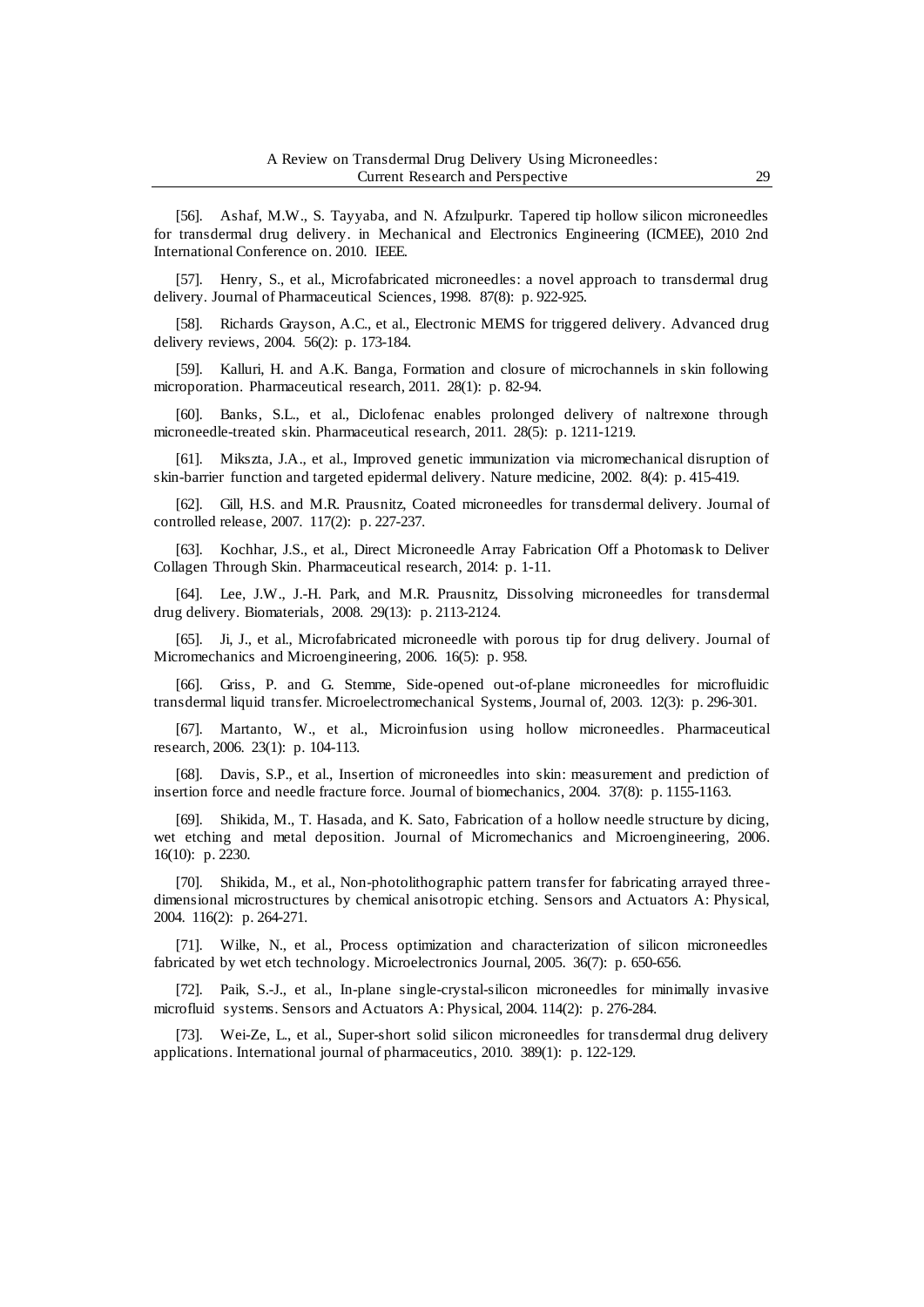[74]. Ji, J., et al. Microfabricated silicon microneedle array for transdermal drug delivery. in Journal of Physics: Conference Series. 2006. IOP Publishing.

[75]. Chen, B., et al., Silicon microneedle array with biodegradable tips for transdermal drug delivery. Microsystem Technologies, 2008. 14(7): p. 1015-1019.

[76]. Donnelly, R.F., et al., Microneedle arrays permit enhanced intradermal delivery of a preformed photosensitizer. Photochemistry and photobiology, 2009. 85(1): p. 195-204.

[77]. Haq, M., et al., Clinical administration of microneedles: skin puncture, pain and sensation. Biomedical microdevices, 2009. 11(1): p. 35-47.

[78]. Lin, L. and A.P. Pisano, Silicon-processed microneedles. Microelectromechanical Systems, Journal of, 1999. 8(1): p. 78-84.

[79]. Gardeniers, H.J., et al., Silicon micromachined hollow microneedles for transdermal liquid transport. Microelectromechanical Systems, Journal of, 2003. 12(6): p. 855-862.

[80]. Martanto, W., et al., Transdermal delivery of insulin using microneedles in vivo. Pharmaceutical research, 2004. 21(6): p. 947-952.

[81]. Chandrasekaran, S., J.D. Brazzle, and A.B. Frazier, Surface micromachined metallic microneedles. Microelectromechanical Systems, Journal of, 2003. 12(3): p. 281-288.

[82]. Parker, E., et al., Bulk micromachined titanium microneedles. Microelectromechanical Systems, Journal of, 2007. 16(2): p. 289-295.

[83]. Jung, P.G., et al., Nickel microneedles fabricated by sequential copper and nickel electroless plating and copper chemical wet etching. Sens. Mater, 2008. 20: p. 45-53.

[84]. Roxhed, N., et al., Painless drug delivery through microneedle-based transdermal patches featuring active infusion. Biomedical Engineering, IEEE Transactions on, 2008. 55(3): p. 1063-1071.

[85]. Wang, P.M., et al., Precise microinjection into skin using hollow microneedles. Journal of investigative dermatology, 2006. 126(5): p. 1080-1087.

[86]. Bystrova, S. and R. Luttge, Micromolding for ceramic microneedle arrays. Microelectronic Engineering, 2011. 88(8): p. 1681-1684.

[87]. Gittard, S., et al., Pulsed laser deposition of antimicrobial silver coating on Ormocer® microneedles. Biofabrication, 2009. 1(4): p. 041001.

[88]. Donnelly, R.F., et al., Design, optimization and characterisation of polymeric microneedle arrays prepared by a novel laser-based micromoulding technique. Pharmaceutical research, 2011. 28(1): p. 41-57.

[89]. You, S.-K., et al., Effect of applying modes of the polymer microneedle-roller on the permeation of L-ascorbic acid in rats. Journal of drug targeting, 2010. 18(1): p. 15-20.

[90]. Burton, S.A., et al., Rapid intradermal delivery of liquid formulations using a hollow microstructured array. Pharmaceutical research, 2011. 28(1): p. 31-40.

Kochhar, J.S., et al., A simple method of microneedle array fabrication for transdermal drug delivery. Drug development and industrial pharmacy, 2013. 39(2): p. 299-309.

[92]. Sullivan, S.P., et al., Dissolving polymer microneedle patches for influenza vaccination. Nature medicine, 2010. 16(8): p. 915-920.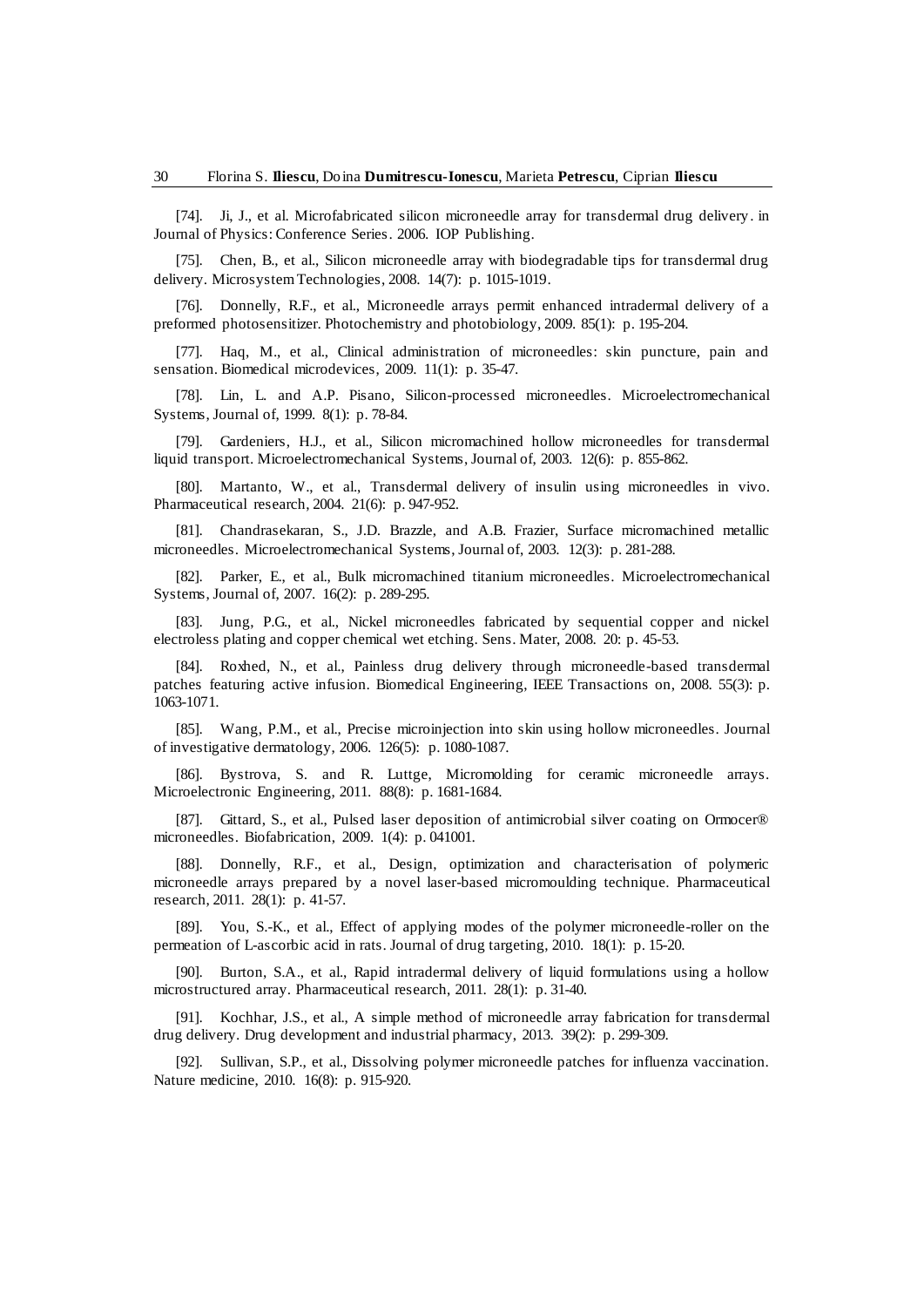[93]. Sullivan, S.P., N. Murthy, and M.R. Prausnitz, Minimally invasive protein delivery with rapidly dissolving polymer microneedles. Advanced Materials, 2008. 20(5): p. 933-938.

[94]. Park, J.-H., M.G. Allen, and M.R. Prausnitz, Polymer microneedles for controlledrelease drug delivery. Pharmaceutical research, 2006. 23(5): p. 1008-1019.

[95]. Ito, Y., et al., Evaluation of self-dissolving needles containing low molecular weight heparin (LMWH) in rats. International journal of pharmaceutics, 2008. 349(1): p. 124.

[96]. Li, G., et al.,  $\langle \rangle$  in vitro $\langle \rangle$  transdermal delivery of the rapeutic antibodies using maltose microneedles. International journal of pharmaceutics, 2009. 368(1): p. 109-115.

[97]. Miyano, T., et al. Hydrolyticmicroneedles as Transdermal Drug Delivery System. in Solid-State Sensors, Actuators and Microsystems Conference, 2007. TRANSDUCERS 2007. International. 2007. IEEE.

[98]. Ito, Y., et al., Feasibility of microneedles for percutaneous absorption of insulin. European journal of pharmaceutical sciences, 2006. 29(1): p. 82-88.

[99]. Kolli, C.S. and A.K. Banga, Characterization of solid maltose microneedles and their use for transdermal delivery. Pharmaceutical research, 2008. 25(1): p. 104-113.

[100]. Fan, H.C., et al., Whole-genome molecular haplotyping of single cells. Nature biotechnology, 2011. 29(1): p. 51-57.

[101]. Lu, Q., et al., Stabilization and release of enzymes from silk films. Macromolecular bioscience, 2010. 10(4): p. 359-368.

[102]. Hines, D.J. and D.L. Kaplan, Mechanisms of controlled release from silk fibroin films. Biomacromolecules, 2011. 12(3): p. 804-812.

[103]. Altman, G.H., et al., Silk-based biomaterials. Biomaterials, 2003. 24(3): p. 401-416.

[104]. Cronin‐ Golomb, M., et al., Optically induced birefringence and holography in silk. Journal of Polymer Science Part B: Polymer Physics, 2012. 50(4): p. 257-262.

[105]. Kojic, N., et al., Ion electrodiffusion governs silk electrogelation. Soft matter, 2012. 8(26): p. 6897-6905.

[106]. Pritchard, E.M., et al., Silk fibroin encapsulated powder reservoirs for sustained release of adenosine. Journal of Controlled Release, 2010. 144(2): p. 159-167.

[107]. Rockwood, D.N., et al., Materials fabrication from Bombyx mori silk fibroin. Nature protocols, 2011. 6(10): p. 1612-1631.

[108]. Gomaa, Y.A., et al., Laser-engineered dissolving microneedles for active transdermal delivery of nadroparin calcium. European Journal of Pharmaceutics and Biopharmaceutics, 2012. 82(2): p. 299-307.

[109]. Martin, C., et al., Low temperature fabrication of biodegradable sugar glass microneedles for transdermal drug delivery applications. Journal of Controlled Release, 2012. 158(1): p. 93-101.

[110]. Stoeber, B. and D. Liepmann, Arrays of hollow out-of-plane microneedles for drug delivery. Microelectromechanical Systems, Journal of, 2005. 14(3): p. 472-479.

[111]. Belshe, R.B., et al., Serum antibody responses after intradermal vaccination against influenza. New England journal of medicine, 2004. 351(22): p. 2286-2294.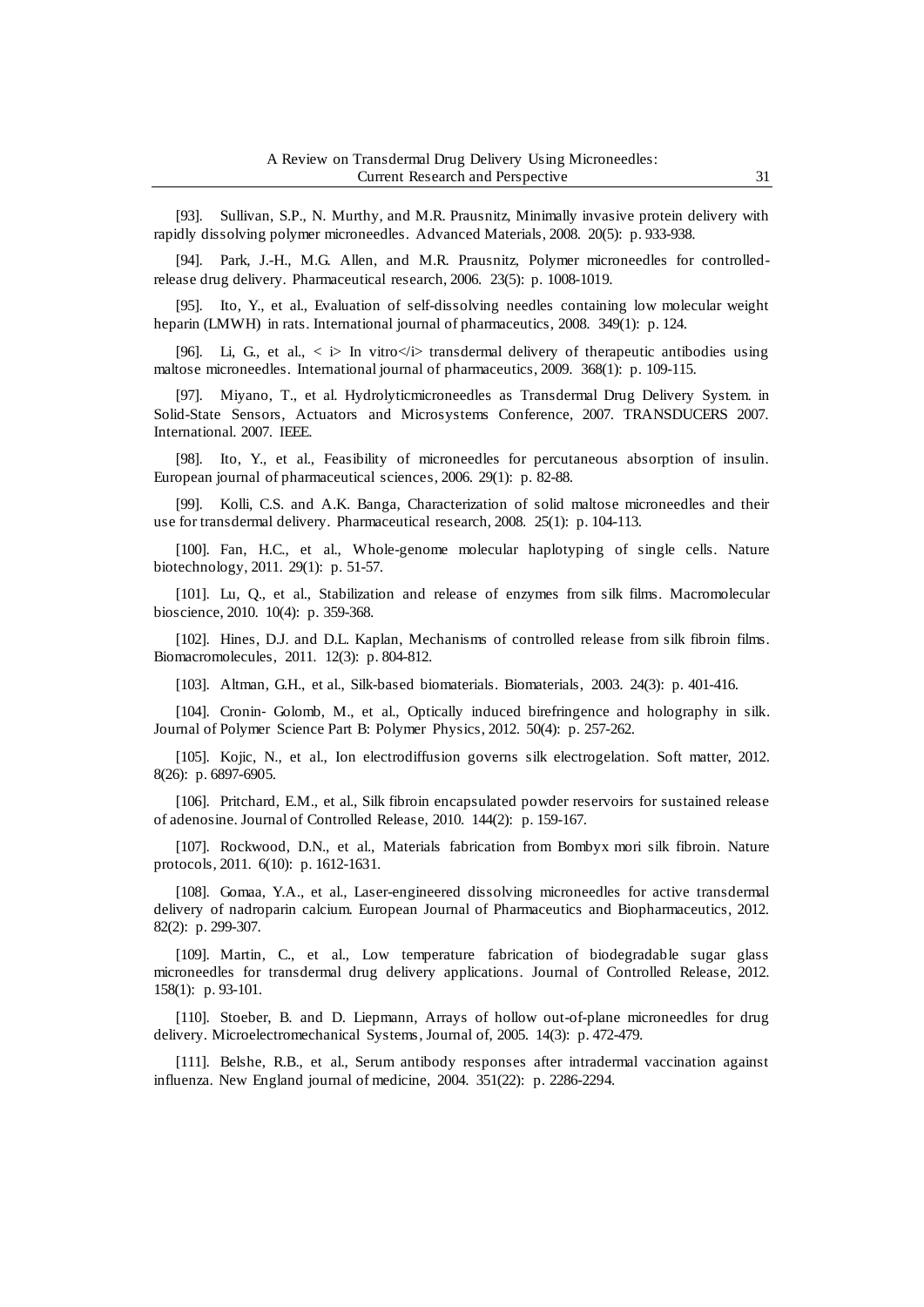[112]. Park, J.-H., M.G. Allen, and M.R. Prausnitz, Biodegradable polymer microneedles: fabrication, mechanics and transdermal drug delivery. Journal of Controlled Release, 2005. 104(1): p. 51-66.

[113]. Yung, K., et al., Sharp tipped plastic hollow microneedle array by microinjection moulding. Journal of Micromechanics and Microengineering, 2012. 22(1): p. 015016.

[114]. Gupta, J., et al., Kinetics of skin resealing after insertion of microneedles in human subjects. Journal of Controlled Release, 2011. 154(2): p. 148-155.

[115]. Bal, S., et al., In vivo visualization of microneedle conduits in human skin using laser scanning microscopy. Laser Physics Letters, 2010. 7(3): p. 242.

[116]. Garland, M.J., et al., Dissolving polymeric microneedle arrays for electrically assisted transdermal drug delivery. Journal of Controlled Release, 2012. 159(1): p. 52-59.

[117]. Mandal, B.B., et al., High-strength silk protein scaffolds for bone repair. Proceedings of the National Academy of Sciences, 2012. 109(20): p. 7699-7704.

[118]. Raja, W.K., et al., Transdermal Delivery Devices: Fabrication, Mechanics and Drug Release from Silk. Small, 2013. 9(21): p. 3704-3713.

[119]. Richelson, E. and D.S. Elliott. Advances in medical management of overactive bladder. in Mayo Clinic Proceedings. 2003. Elsevier.

[120]. Starkman, J.S. and R.R. Dmochowski, Management of overactive bladder with transdermal oxybutynin. Reviews in urology, 2006. 8(3): p. 93.

[121]. Friend, D., et al., Transdermal delivery of contraceptives. Critical reviews in therapeutic drug carrier systems, 1990. 7(2): p. 149-86.

[122]. Choi, H.-J., et al., Stability of influenza vaccine coated onto microneedles. Biomaterials, 2012. 33(14): p. 3756-3769.

[123]. Chen, X., et al., Rapid kinetics to peak serum antibodies is achieved following influenza vaccination by dry-coated densely packed microprojections to skin. Journal of Controlled Release, 2012. 158(1): p. 78-84.

[124]. Prausnitz, M.R., Microneedles for transdermal drug delivery. Advanced drug delivery reviews, 2004. 56(5): p. 581-587.

[125]. Davis, S.P., et al., Hollow metal microneedles for insulin delivery to diabetic rats. Biomedical Engineering, IEEE Transactions on, 2005. 52(5): p. 909-915.

[126]. Teo, M.A.L., et al., In vitro and in vivo characterization of MEMS microneedles. Biomedical microdevices, 2005. 7(1): p. 47-52.

[127]. Ito, Y., et al., Two-layered dissolving microneedles formulated with intermediate-acting insulin. International journal of pharmaceutics, 2012. 436(1): p. 387-393.

[128]. Patel, S.R., et al., Targeted administration into the suprachoroidal space using a microneedle for drug delivery to the posterior segment of the eye. Investigative ophthalmology & visual science, 2012. 53(8): p. 4433-4441.

[129]. Forvi, E., et al., Preliminary technological assessment of microneedles-based dry electrodes for biopotential monitoring in clinical examinations. Sensors and Actuators A: Physical, 2012. 180: p. 177-186.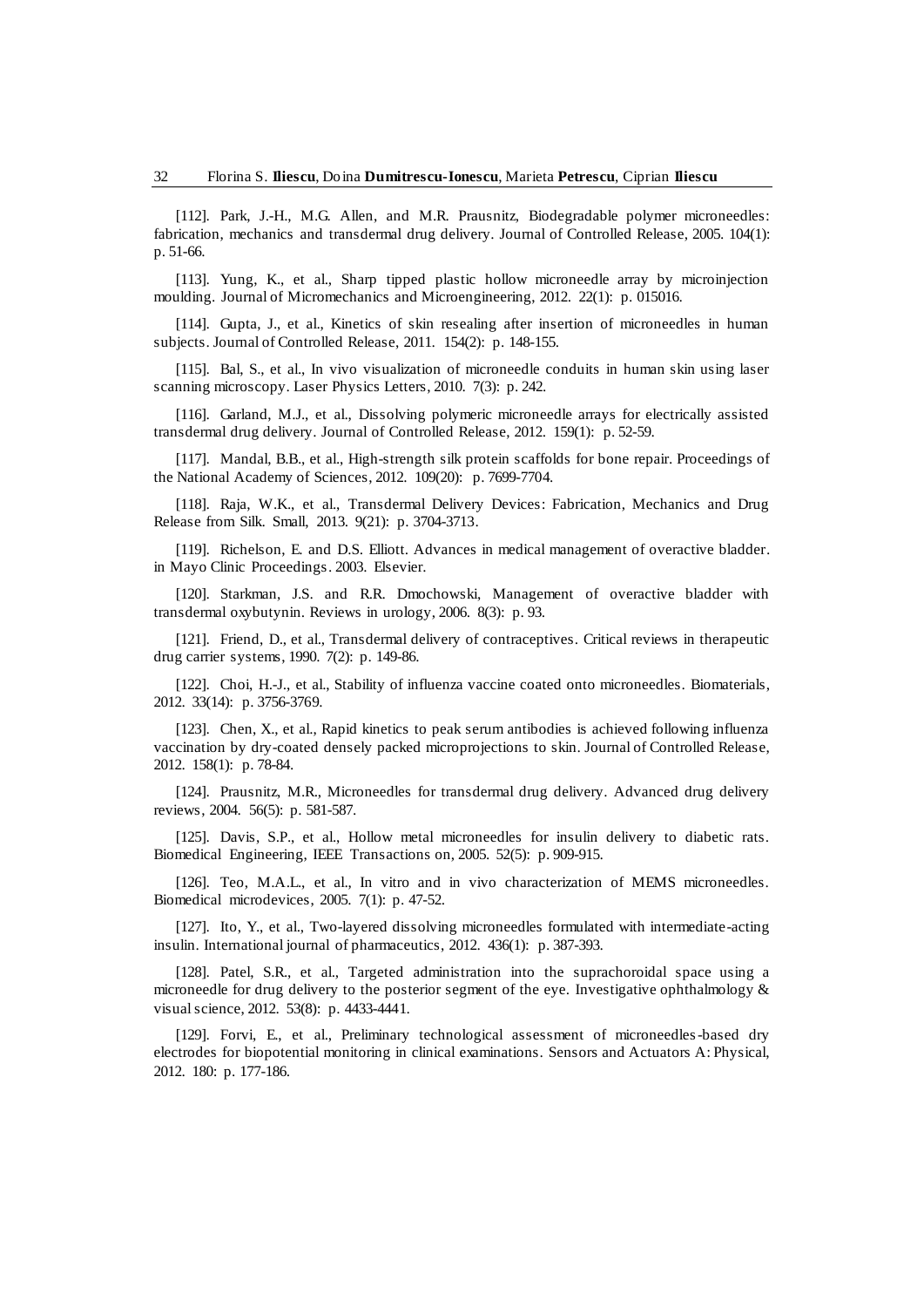[130]. Valdés-Ramírez, G., et al., Multiplexed and switchable release of distinct fluids from microneedle platforms via conducting polymer nanoactuators for potential drug delivery. Sensors and Actuators B: Chemical, 2012. 161(1): p. 1018-1024.

[131]. Tas, C., et al., Delivery of salmon calcitonin using a microneedle patch. International journal of pharmaceutics, 2012. 423(2): p. 257-263.

[132]. Baek, C., et al., Local transdermal delivery of phenylephrine to the anal sphincter muscle using microneedles. Journal of Controlled Release, 2011. 154(2): p. 138-147.

[133]. Laurent, P.E., et al., Safety and efficacy of novel dermal and epidermal microneedle delivery systems for rabies vaccination in healthy adults. Vaccine, 2010. 28(36): p. 5850.

[134]. Henzl, M.R. and P.K. Loomba, Transdermal delivery of sex steroids for hormone replacement therapy and contraception. A review of principles and practice. The Journal of reproductive medicine, 2003. 48(7): p. 525-540.

[135]. Cormier, M., et al., Transdermal delivery of desmopressin using a coated microneedle array patch system. Journal of controlled release, 2004. 97(3): p. 503-511.

[136]. Lin, W., et al., Transdermal delivery of antisense oligonucleotides with microprojection patch (Macroflux®) technology. Pharmaceutical research, 2001. 18(12): p. 1789-1793.

[137]. Matriano, J.A., et al., Macroflux® microprojection array patch technology: a new and efficient approach for intracutaneous immunization. Pharmaceutical research, 2002. 19(1): p. 63- 70.

[138]. Glenn, G. and R. Kenney, Mass vaccination: solutions in the skin, in Mass Vaccination: Global Aspects—Progress and Obstacles. 2006, Springer. p. 247-268.

[139]. Foldvari, M., S. Babiuk, and I. Badea, DNA delivery for vaccination and therapeutics through the skin. Current drug delivery, 2006. 3(1): p. 17-28.

[140]. Pilcher, B., et al., Collagenase-1 and collagen in epidermal repair. Archives of dermatological research, 1998. 290(1): p. S37-S46.

[141]. Varani, J., et al., Decreased collagen production in chronologically aged skin: roles of age-dependent alteration in fibroblast function and defective mechanical stimulation. The American journal of pathology, 2006. 168(6): p. 1861-1868.

[142]. [http://nanomed-devices.com/,](http://nanomed-devices.com/)

[143]. [http://solutions.3m.com/wps/portal/3M/en\\_WW/3M-DDSD/Drug-Delivery-Systems/.](http://solutions.3m.com/wps/portal/3M/en_WW/3M-DDSD/Drug-Delivery-Systems/)

[144]. [http://www.cosmed-pharm.co.jp/.](http://www.cosmed-pharm.co.jp/)

[145]. [http://www.sheiseido.co.jp.](http://www.sheiseido.co.jp/)

[146]. [http://www.sanofi.com/\).](http://www.sanofi.com/))

[147]. [http://www.nanopass.com/content-c.asp?cid=22.](http://www.nanopass.com/content-c.asp?cid=22)

[148]. [http://www.clinicaltrials.gov.](http://www.clinicaltrials.gov/)

[149]. Hirobe, S., et al., Development and clinical study of a self-dissolving microneedle patch for transcutaneous immunization device. Pharmaceutical research, 2013. 30(10): p. 2664-2674.

[150]. Zhang, Y., et al., Development of lidocaine-coated microneedle product for rapid, safe, and prolonged local analgesic action. Pharmaceutical research, 2012. 29(1): p. 170-177.